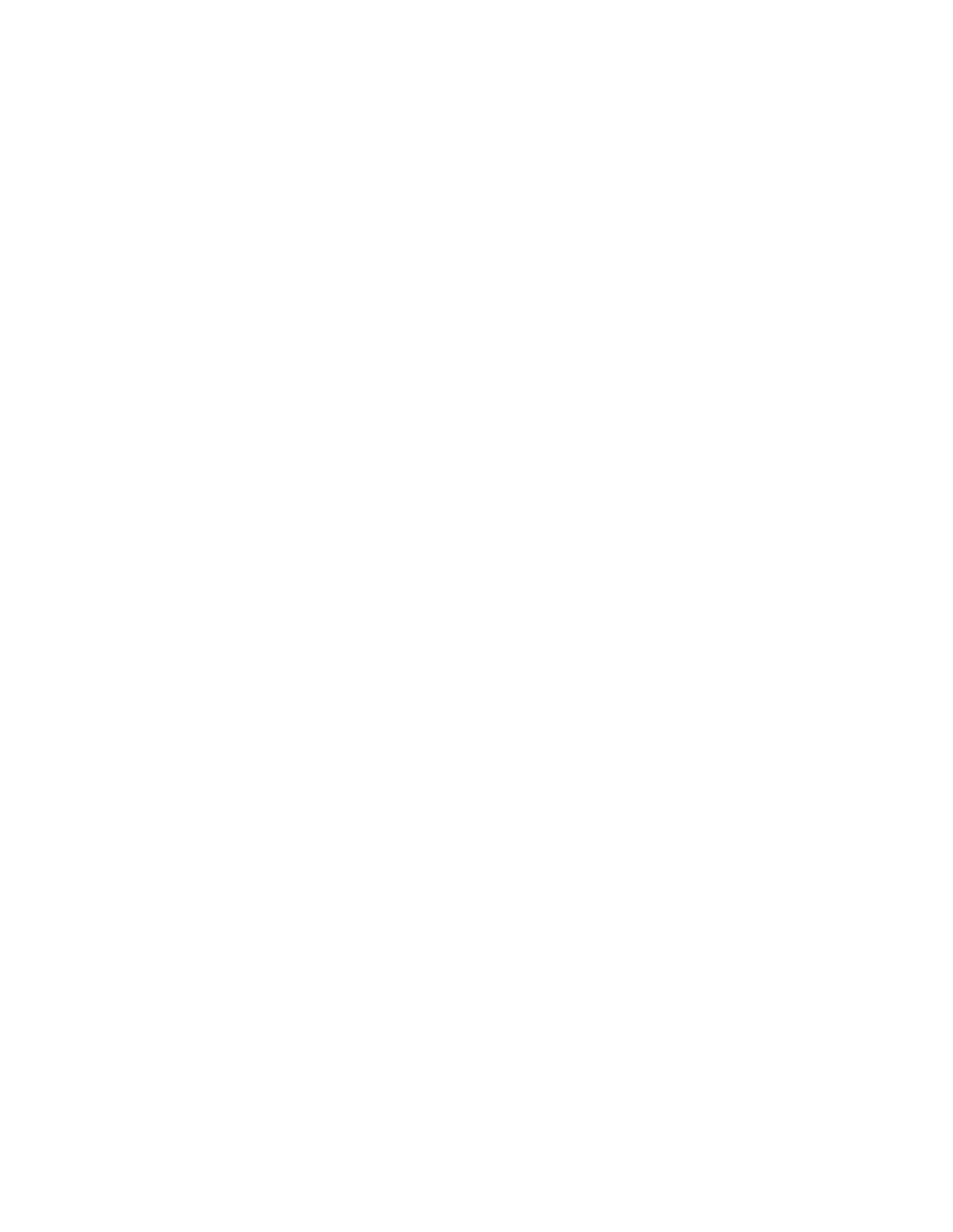# **TABLE OF CONTENTS**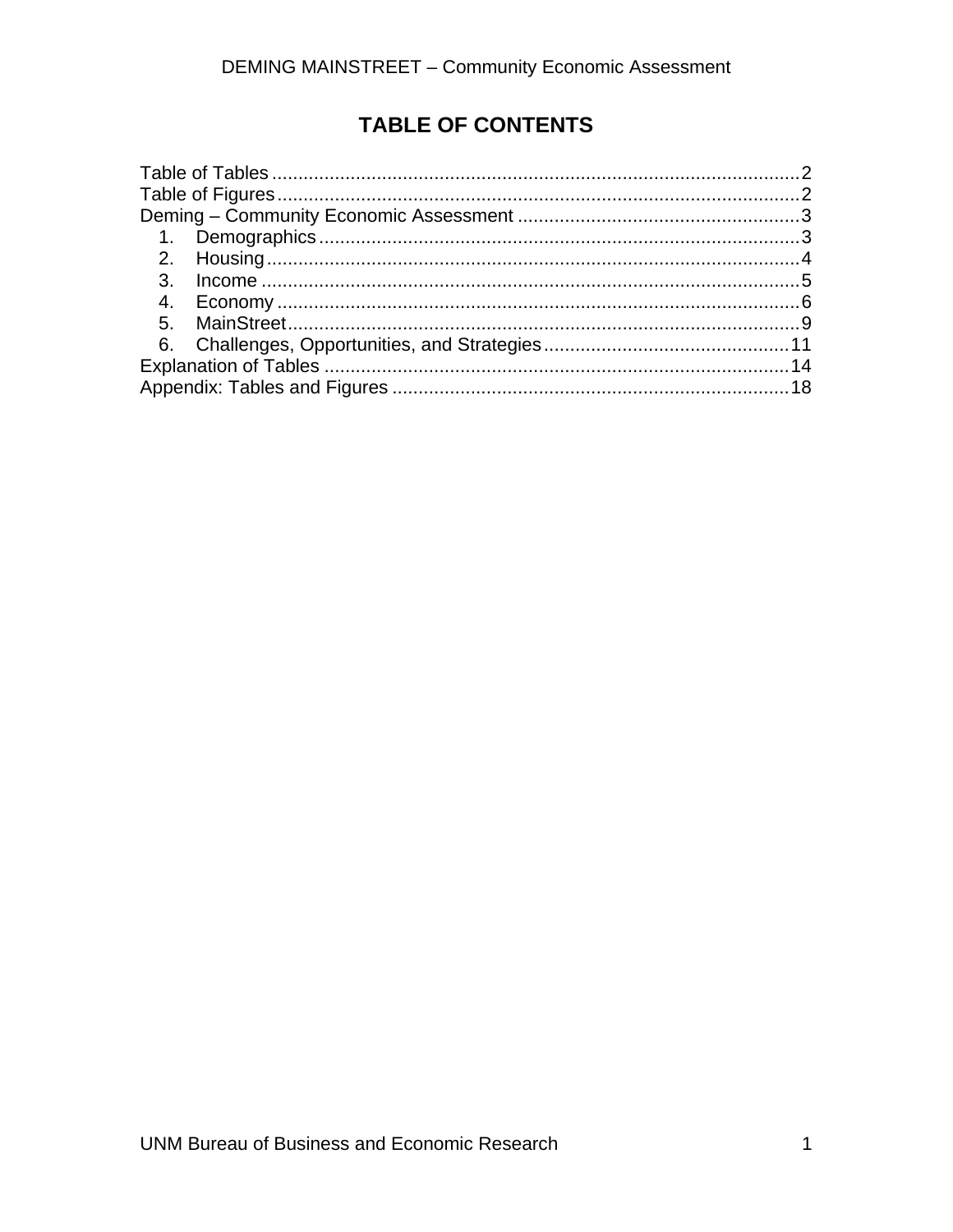# **TABLE OF TABLES**

<span id="page-3-0"></span>

| Table 1: Selected Demographic, Housing, and Economic Characteristics 19                                                                                      |
|--------------------------------------------------------------------------------------------------------------------------------------------------------------|
| Table 2: Location Quotient: Deming Employment by Industry in Relation to Luna<br>County and New Mexico, and Luna County Employment by Industry in Relation   |
| Table 3: Location Quotient: Deming Employment by Occupation in Relation to<br>Luna County and New Mexico, and Luna County Employment by Occupation in<br>.24 |
| Table 4: Location Quotient: Deming Employment by Business Ownership Type in<br>Relation to Luna County and New Mexico, and Luna County Employment by         |
| Table 5: Deming Taxable Gross Receipts and Pull Factors, 2005 and 200628                                                                                     |
| Table 6: Deming Businesses by Industry by Local Geography, 200631                                                                                            |
| Table 7: Deming Employment by Industry in MainStreet Area, 2006<br>.32                                                                                       |
|                                                                                                                                                              |

# **TABLE OF FIGURES**

| Figure 2: Deming Location Quotients by Occupation in Relation to Luna County |  |
|------------------------------------------------------------------------------|--|
| Figure 3: Deming Taxable Gross Receipts Gain/Loss by Industry, 2005 and 2006 |  |
|                                                                              |  |
| Figure 5: Deming Employment by Industry and Local Geography, 200633          |  |
| Figure 6: Deming Employment in MainStreet Area by Industry, 200634           |  |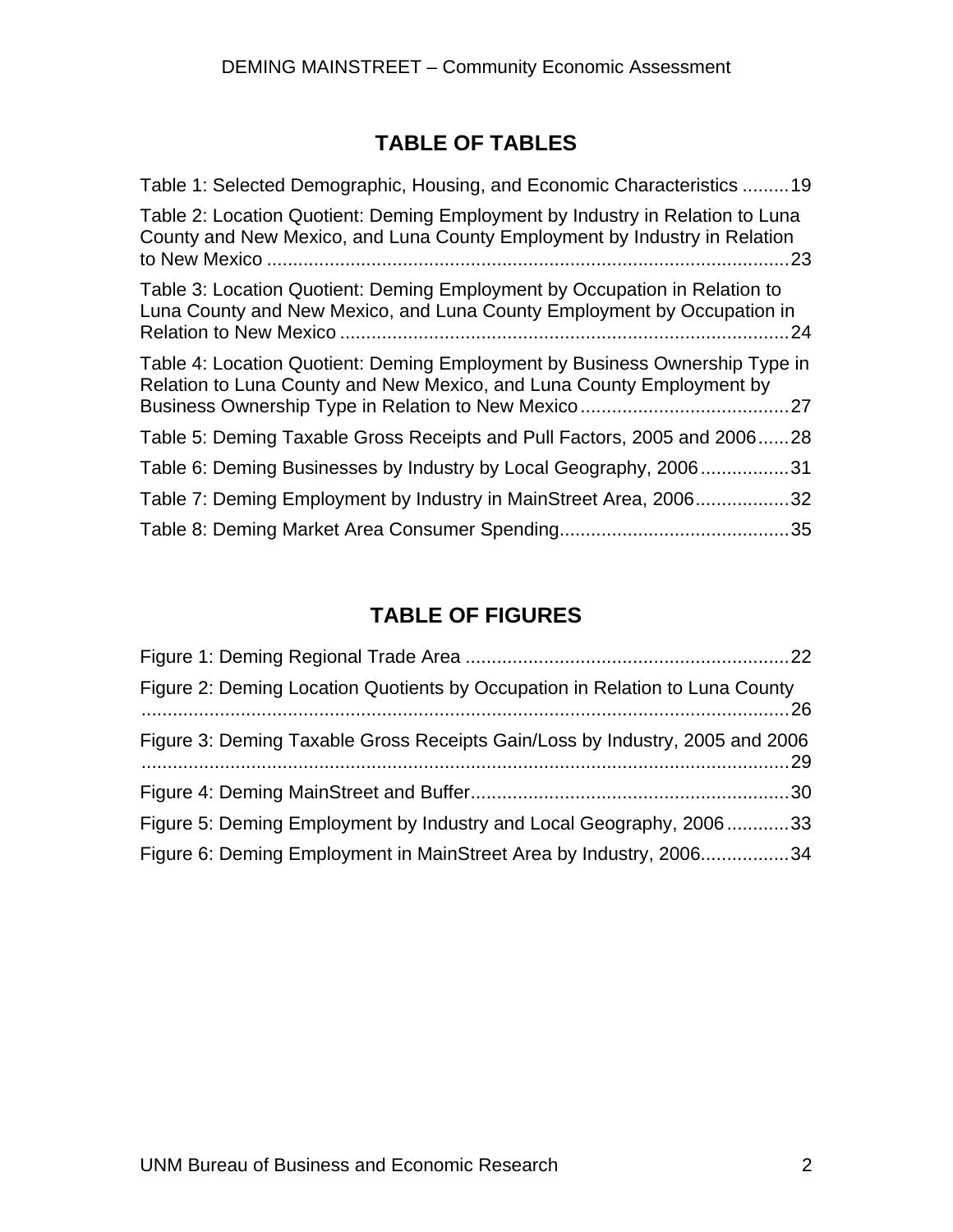# **DEMING – COMMUNITY ECONOMIC ASSESSMENT**

- <span id="page-4-0"></span>**[1](#page-4-1). Demographics:**<sup>1</sup> Deming's growth has slowed dramatically in the current decade after a boom in the 1990s. The city has a large number of youth and older residents and a low number of working-age residents. Despite being the Luna County Seat, educational levels are very low.
	- a. The population of the city of Deming in 2006 is estimated to be 14,529. The city experienced a population boom in the 1990s (a remarkable growth rate of 30 percent between 1990 and 2000, according to Census Bureau figures) fueled by a 37 percent increase in the number of jobs in the county (mostly in the service, manufacturing, government, and retail sectors)<sup>[2](#page-4-2)</sup>. During the first six years of this decade, the city's population has been growing very slowly, about a half a percentage point per year since 2000, which is less than half the rate of the state during the same time period.
	- b. The percentage of Hispanic residents in Deming is 64 percent, which is slightly higher than that of the region (60 percent) and 20 percent higher than the state (44 percent).
	- c. The median age of the population in Deming is only slightly higher than that of the state – 35.9 in Deming, versus 35.2 in the state. However, a closer look at the age breakdown reveals the percentage of the working age population is lower than that of the state – 50 percent versus 59 percent – while the percentage of youth is higher: residents under 19 years of age in Deming comprise 31 percent of the city's population, versus 29 percent for the state. The percentage of retirement-age residents in the city is higher than at the state level also (residents 65 years old and older make up 18 percent of Deming's population and 12 percent of the state's).

This situation suggests that Deming residents of working age are moving elsewhere, that many large young families remain in the city, and that there are many older residents. The implication of this situation is that there are a lot of dependent residents in the city putting great demands for labor and services (child care, nursing homes, etc.) on a small workforce.

Available data does not yet reveal the arrival of retirees in Deming. The percentage of the city's population age 65 and older declined from the 1990 to the 2000 census, and ESRI estimates for 2006 have the percentage holding steady at 18 percent. Furthermore, the

 $\overline{a}$  $<sup>1</sup>$  See Table 1 in the appendix.</sup>

<span id="page-4-2"></span><span id="page-4-1"></span><sup>&</sup>lt;sup>1</sup> See **Table 1** in the appendix.<br><sup>2</sup> Based on data from the Bureau of Economic Analysis' Table CA25, available at: http://www.bea.gov/regional/reis/action.cfm.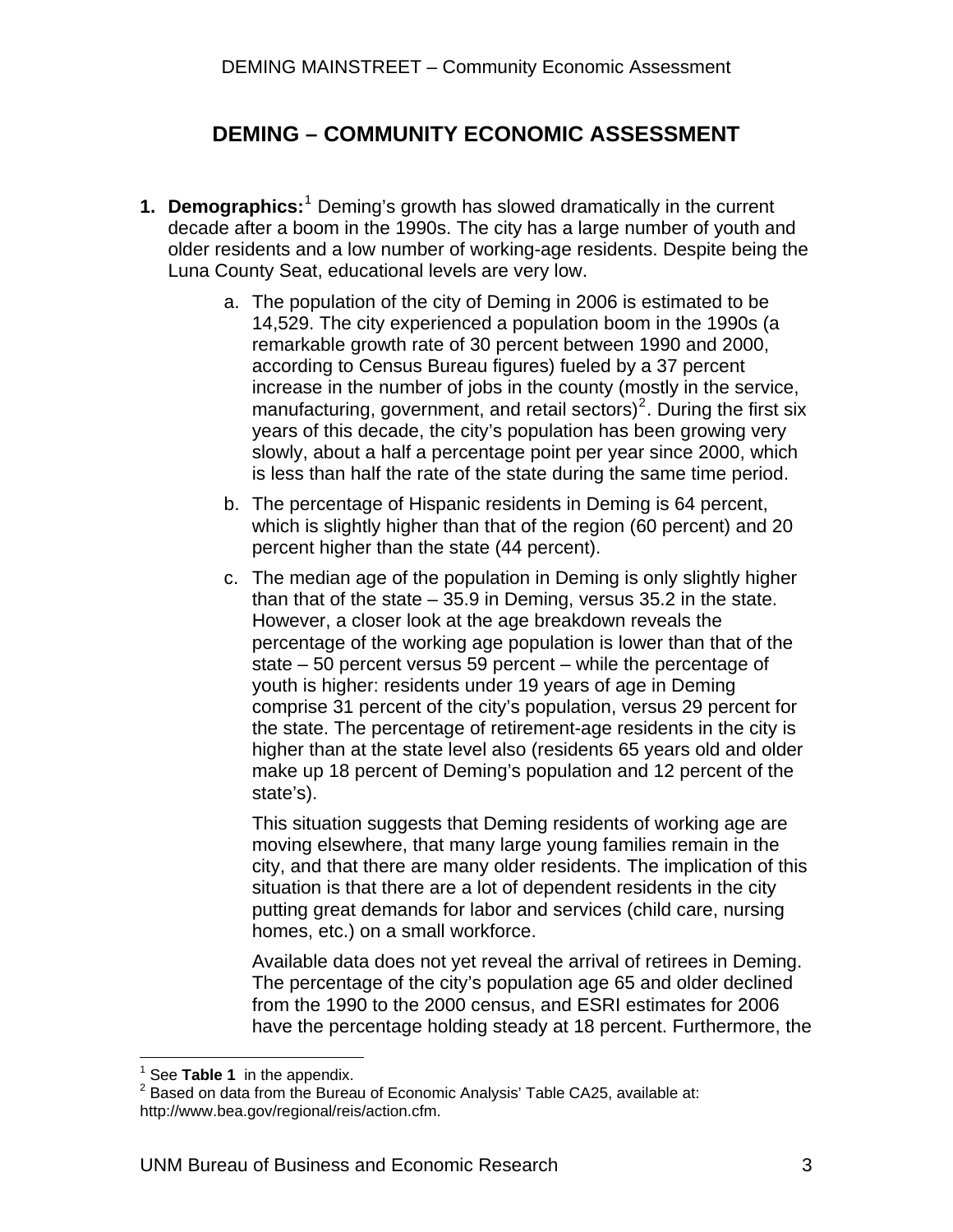<span id="page-5-0"></span>number of residents 5 years and older who moved into Deming from outside the county decreased by 1.5 percent in the 1995-2000 period compared to the 1985-1990 period. Then again, there are other indications that retirees have been moving to Deming, including the fact that several new retirement communities have sold hundreds of homes or lots in recent years<sup>[3](#page-5-1)</sup> and "snowbirds" flock to the city in the winter months. $4$ 

- d. Educational levels in Deming are much lower than those of the state as a whole, particularly at the post-secondary level. In Deming, only 29 percent of residents 25 years of age and older have any post-secondary education, versus 52 percent on the state level. This is especially surprising given that Deming is a county seat: the functions of a county seat require professional services such as accounting and legal services, which require higher education. Even more troubling, the percent of Deming residents 25 years of age and older without a high school diploma is a staggering 40 percent, nearly double the state percentage (21 percent).
- **2. Housing:**<sup>[5](#page-5-3)</sup> The housing stock in Deming is old and home prices are low. A relatively large percentage of residents own their homes. In recent years, there has been a slight increase in housing values and a slight decline in sales, but overall, the market is fairly stable.
	- a. According to ESRI estimates, there were 6,507 housing units in the city of Deming in 2006. The housing stock is quite old. As of 2000, 67 percent of the houses in Deming were built before 1979, compared to 57 percent at the state level. Vacancy rates for the city in 2006 are slightly higher than at the state level (15 percent vs. 13 percent) and markedly higher in the MainStreet district (21 percent).
	- b. Home prices in Deming are among the lowest in New Mexico. In 2007, the average home sale price in Deming was \$123,294; only one other community (of those for which accurate data is available) had a lower average sales price – Grants at \$97,2[6](#page-5-4)2. $^6$ Significantly, as in many other smaller communities in New Mexico, the downturn in national housing markets has had only minor impacts on Deming's real estate market. The average market value

 $\overline{a}$ <sup>3</sup> Deming/Luna County MainStreet board. New Mexico MainStreet Community Economic Assessment Preparation Questionnaire, submitted February 2008 to BBER. 4

Debbra O'Hara, "A stirring in Luna County: A new education complex and a power plant under construction are giving the economy a boost. (Economics Profiles: Deming and Lordsburg)." *New Mexico Business Journal*: Jan. 1, 2002.

<sup>&</sup>lt;sup>5</sup> See **Table 1** in the appendix.

<span id="page-5-4"></span><span id="page-5-3"></span><span id="page-5-2"></span><span id="page-5-1"></span><sup>&</sup>lt;sup>6</sup> Information provided by the Realtors Association of New Mexico, local boards, associations, MLS and Multi-board MLS. The information does not reflect all activity in the market. Figures for eleven municipalities were available.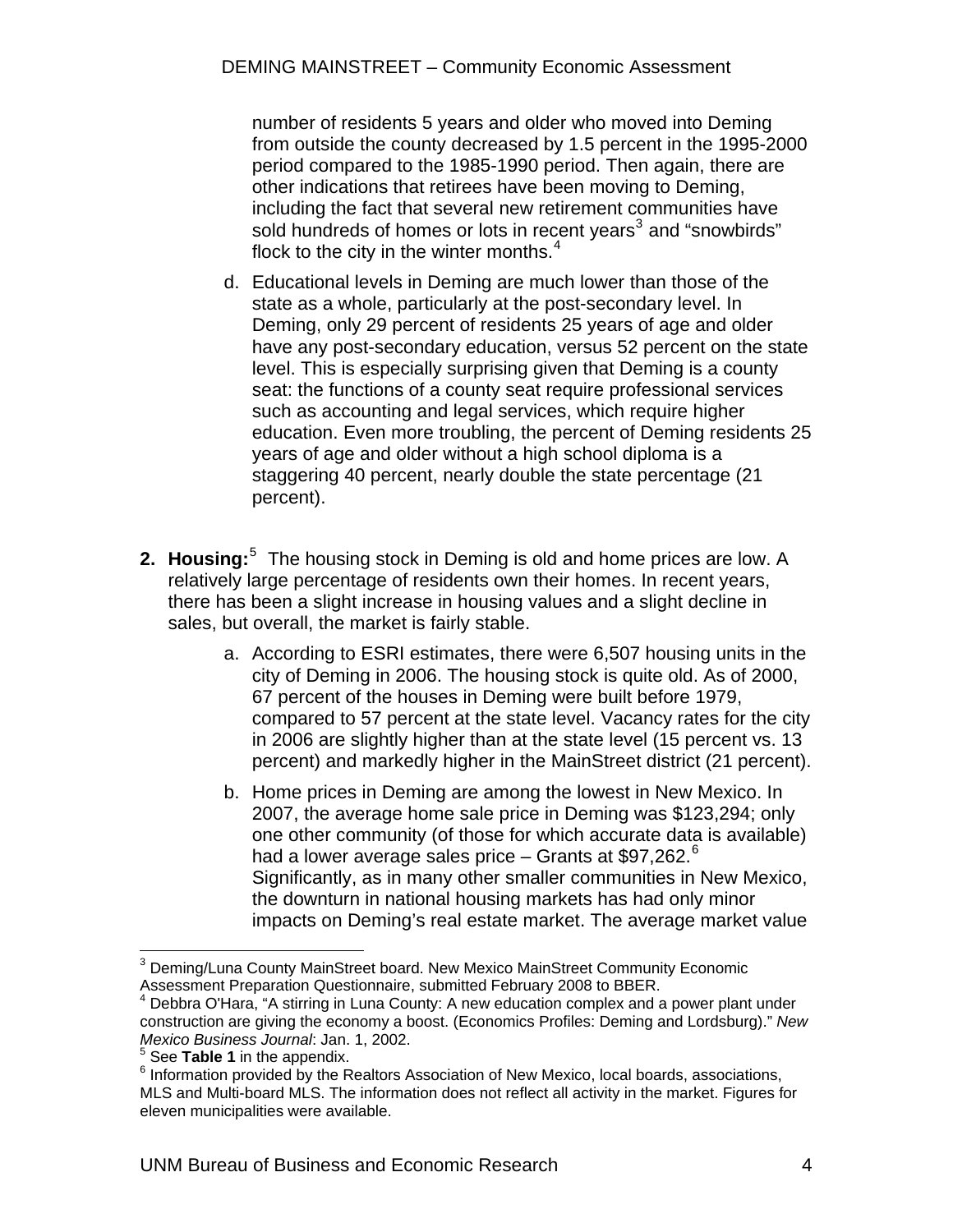<span id="page-6-0"></span>of homes in Deming in 2007 was up slightly relative to 2006, though the volume of sales has begun to slow, from 212 units in 2006 to 204 units in 2007.

- c. The percentage of Deming residents living in owner-occupied housing units is the same as the state percentage: 70.7 percent in Deming versus 70.4 percent on the state level.
- d. A comparison of the housing units in Deming and in the state by the number of units in the structure shows that Deming has fewer single-unit structures and more mobile homes than the state (57 percent of the structures in Deming are one unit, versus 66 percent of the state's; 27 percent are mobile homes in Deming, versus 19 percent for the state).
- **3. Income:**<sup>[7](#page-6-1)</sup> Incomes in Deming are very low and the poverty rate is high, relative to both state and national averages. Very significantly, the unemployment rate in Deming is much higher than anywhere else in the state. Of the jobs available, there is a lack of good-paying blue collar jobs and very few white collar jobs.
	- a. The 2006 estimated per capita income in Deming was \$13,811, nearly \$7,000 or 30 percent lower than the state. Median household income in Deming was \$25,049, versus \$41,539 in the state. Fiftynine percent of households in Deming had incomes less than \$30,000, versus 37 percent of the state's households. The poverty rate in Deming was nearly double that of the state: 33 percent versus 18 percent.
	- b. The low incomes in Deming are partly explained by the income structure in the city. In 2000, only 63 percent of Deming households had income from earnings, versus 80 percent of households at the state level. Sixty-eight percent of households in Deming received income from social security, public assistance, or retirement (combined), versus 47 percent of state households, while 21 percent of Deming households received income from interest, dividends or rent, versus 30 percent at the state level.
	- c. The unemployment rate in Luna County in the  $4<sup>th</sup>$  quarter of 2007 was 10.1 percent - the highest in the state. Only one other county (Mora County, at 8.1 percent) had a rate above 5 percent. The state's rate was 3.1 percent.<sup>[8](#page-6-2)</sup> Of the employed Deming residents in 2006, 36 percent were working in the retail, accommodations and food services, and food processing sectors. Jobs in these sectors are often very low-paying. Again, in spite of the fact that Deming is a county seat, there seem to be very few white collar jobs: only

<sup>&</sup>lt;sup>7</sup> See **Table 1** in the appendix.<br><sup>8</sup> Bursou of Lober Statistics' Lo

<span id="page-6-2"></span><span id="page-6-1"></span>Bureau of Labor Statistics' Local Area Unemployment Statistics, available at http://data.bls.gov.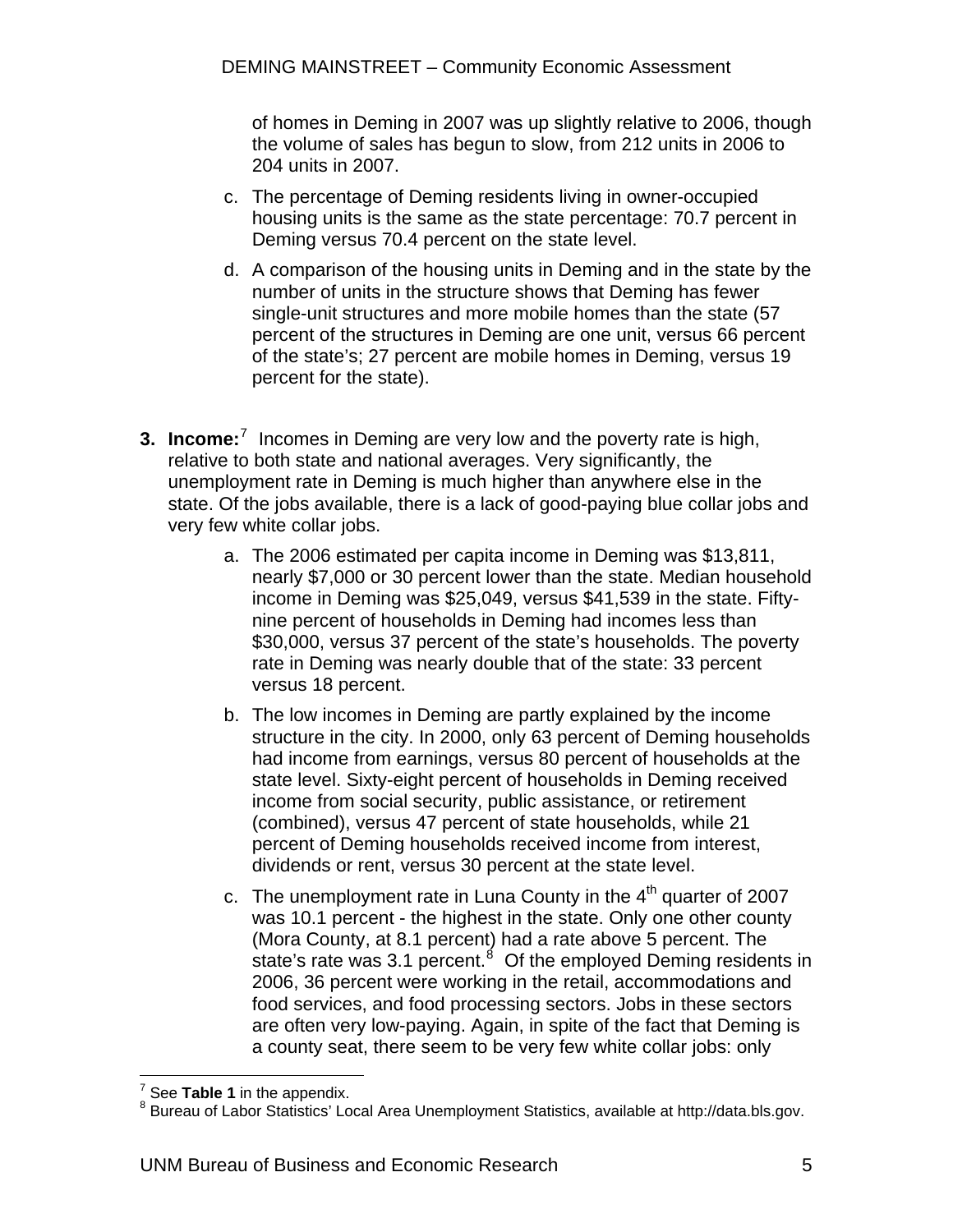seven percent of Deming's jobs are in professional occupations like finance and insurance or professional, scientific, and technical services.

- <span id="page-7-0"></span>**4. Economy:** <sup>[9](#page-7-0)</sup> While the local economy fails to generate an adequate number of good-paying jobs, it maintains a strong trade position because of its strategic location on a major highway and in the center of a very large and under-served area. Gross receipts generated by this situation provide the city with a reasonably sound fiscal base.
	- a. Trade area: **Figure 1** is a map of the City of Deming's trade area. As this map shows, the trade area is fairly large. Deming serves as a source for low- and most middle-order goods and services (groceries, Wal-Mart, public services) for city residents and those within an approximately 30-mile radius of the city.<sup>[10](#page-7-0)</sup> Also, some travelers on I-10 stop in Deming for low- and middle-order goods and services (gasoline, restaurants, hotels, Wal-Mart), and a few destination visitors use Deming as a base for recreational activities (e.g., City of Rocks State Park, Rockhound State Park, Gila Wilderness). City and regional residents travel to Las Cruces for some middle-order and all higher-order goods and services.
	- b. Strengths: Deming's economic strengths lie in its position as a transportation hub and a regional retail and services center. The production of chile and other agricultural products, as well as the presence of several manufacturing firms, provides some economic stability, and the recent infusion of spending from hundreds of National Guard troops provides a valuable, albeit temporary, boost to the Deming economy.
		- i. Traveler services: located on Interstate 10, Deming falls exactly halfway between Las Cruces to the east and Lordsburg to the west, and, on a larger scale, it serves as a halfway point between Tucson and El Paso. It is also a north/south hub for those traveling to either Silver City to the north or to the state of Chihuahua, Mexico to the south. Two Amtrak train routes go through Deming: the Sunset Limited and the Texas Eagle. Deming has a municipal airport.

 $\overline{a}$ 

<sup>9</sup> See **Tables 2-4** and **Figure 2** for location quotient data and **Table 5** and **Figure 3** for gross receipts data.

 $10$  Economists and economic geographers order goods and services from lower- to higher-order. Lower-order goods are inexpensive, frequently purchased, and available in many locations: milk, gasoline, and pizza are common examples. Middle-order goods include clothing, household goods, and furnishings. Higher-order goods include collectible art, jewelry, or specialized services such as medical surgery. Following the logic, a local economy is often analyzed in terms of the highest-order good or service that it offers.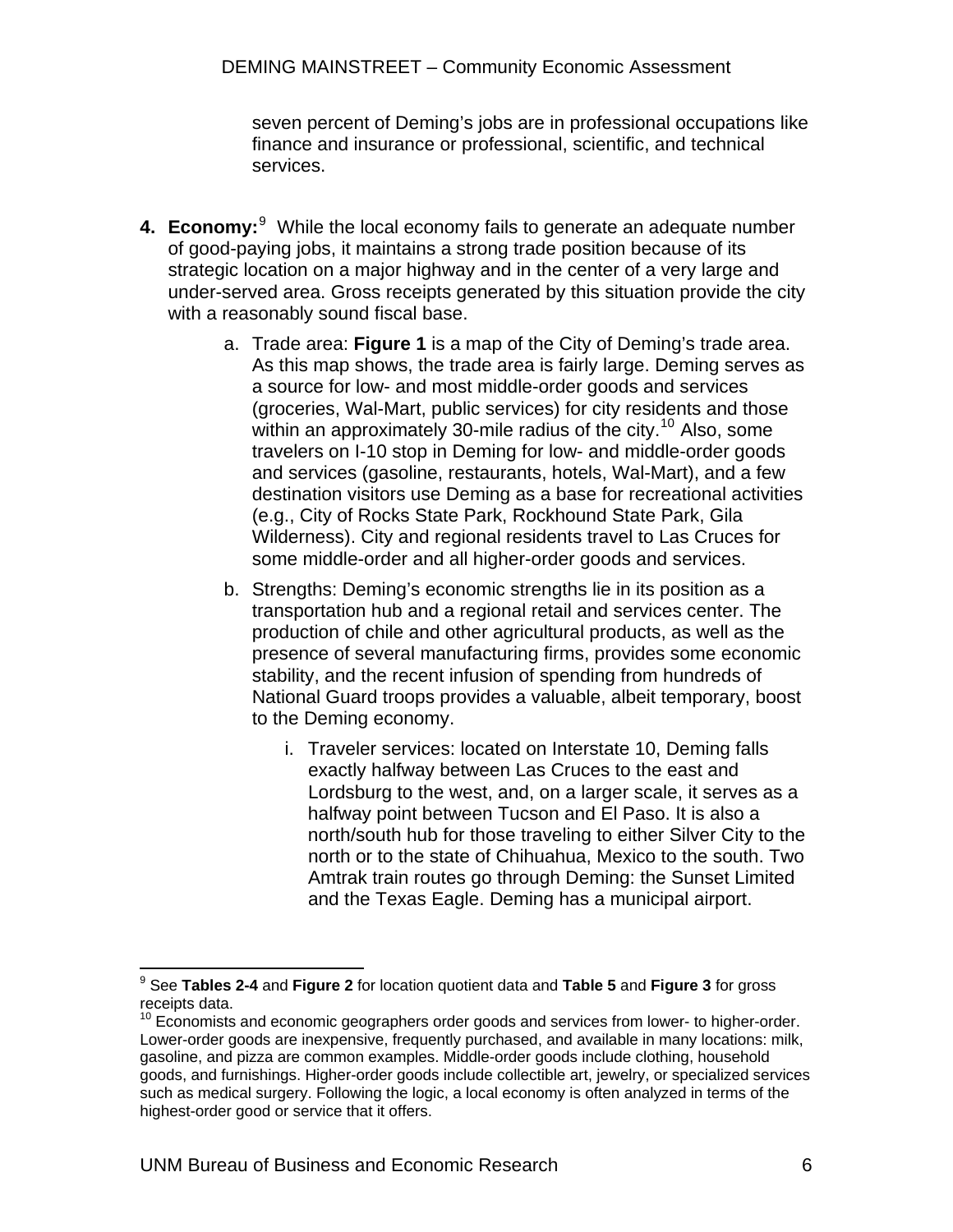- ii. The Columbus Port of Entry (POE) in Columbus, located approximately 30 miles south of Deming, is the only border crossing in New Mexico that is open 24 hours a day. As compared to the other large crossing in New Mexico, Santa Teresa, Columbus' POE serves more locals and tourists than commercial vehicles: in fiscal year 2006, 5,243 northbound commercial vehicles passed through the Columbus POE, as compared to 36,950 at Santa Teresa. While the Santa Teresa crossing also serves many travelers, not nearly as many cross on foot as do at the Columbus POE: in fiscal year 2006, 370,760 private vehicles and 240,291 pedestrians passed through Columbus, compared to 296,645 private vehicles and 14,943 pedestrians in Santa Teresa. Many of those travelers heading to or from the border crossing in Columbus likely pass through Deming.
- iii. Retail businesses related to travel, including gasoline stations and auto parts and accessories stores, as well as accommodations and food services, benefit from Deming's status as a travel hub. Parts stores and gasoline stations have 2005 and 2006 average pull factors of 263 and 363 percent, respectively, and the accommodations and food services sector as a whole makes up over 10 percent of Deming's total taxable gross receipts, accounting for about \$30 million on average.
- iv. Deming also serves as a regional center for low- and middleorder goods and services. In terms of gross receipts, over one-third of Deming's total taxable gross receipts (39 percent) come from the retail sector, with nearly half of this amount (17 percent) coming from "Miscellaneous Store Retailers", likely including Wal-Mart. Telecommunications and banking services also pull in revenues from the surrounding region (both have pull factors around 180 percent), as do medical and child care services (the Health Care and Social Assistance sector, in which both of these sub-sectors fall, has an average pull factor of over 200 percent).

Employment data for Deming support the assertion that Deming serves as a regional center for goods and services; employment in these industries has some of the highest location quotients, meaning employment in these industries is proportionately higher than in the state. Accommodation and food services has a location quotient of 1.50 (meaning residents of Deming are 50 percent more likely than state residents to be employed in this industry); public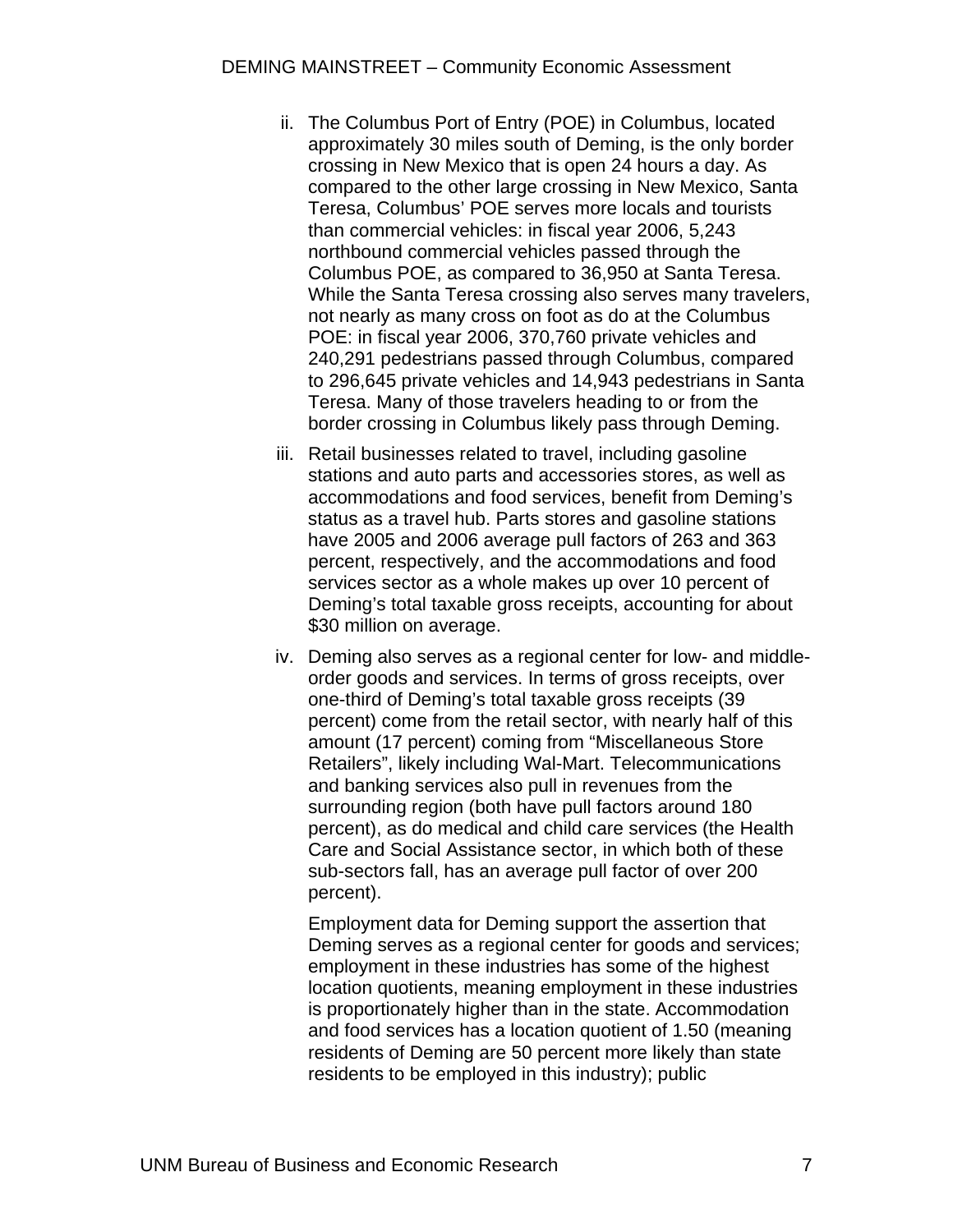administration has a location quotient of 1.33; and educational, health, and social services, 1.09.<sup>[11](#page-9-0)</sup>

<span id="page-9-0"></span>v. Luna County has consistently produced the most green and red chile in the state  $(46,000$  tons in 2004).<sup>[12](#page-9-0)</sup> The process of growing and processing chile at this scale translates into many jobs in Deming. Deming is home to Border Foods, Inc. a green chile processing plant that employs hundreds of workers during harvest time. Deming is also home to a few other specialty food products manufacturing firms (e.g., Joseph's Lite Cookies, e.g.), an electronic components manufacturing firm (Compass Components) and a mobile home manufacturing company (Solitaire Mobile Homes).

Location quotients for Deming reflect the prominence of jobs in agriculture and manufacturing: Deming residents are 44 percent more likely to be employed in the agriculture sector and 15 percent more likely to be employed in the manufacturing sector than are state residents outside of Deming.

- vi. The Deming economy is currently getting an infusion of spending from the National Guard's Border Wolf Forward Operating Base, which opened in 2006. According to an article in the December 4, 2007 issue of *The Deming Headlight*, the city receives \$50,000 a year in lease payments for the land on which the base was erected and benefits from the spending of upwards of 300 troops. In addition, some of the troops have opted to live in town, and a few local residents have been employed by the base.<sup>[13](#page-9-0)</sup> The downside of this situation is that the base will only be in operation through June 2008.
- vii. Finally, and ironically, among the more abundant and wellpaying jobs in the community are those related to social assistance. The large number of elderly, unemployed, and poor citizens of Deming requires many public services, and jobs in this sector tend to pay relatively well. Indeed, Deming residents are 47 percent more likely to be employed in local or state government than are state residents.

 $\overline{a}$ 

 $11$  The Mimbres Learning Center opened in August, 2001 and provides GED, English as a second language, and college coursework through a collaboration of Western New Mexico University and Dona Ana Community College. http://www.mvlc.us/

<sup>12</sup> *2004 New Mexico Chile Production*. United States Department of Agriculture National Agriculture Statistics Service, accessed January 2, 2008.

http://www.nass.usda.gov/nm/chile04.pdf.

<sup>13</sup> Don Brickner, "City Reaps Benefits of Guard Presence." *The Deming Headlight*: Dec. 4, 2007.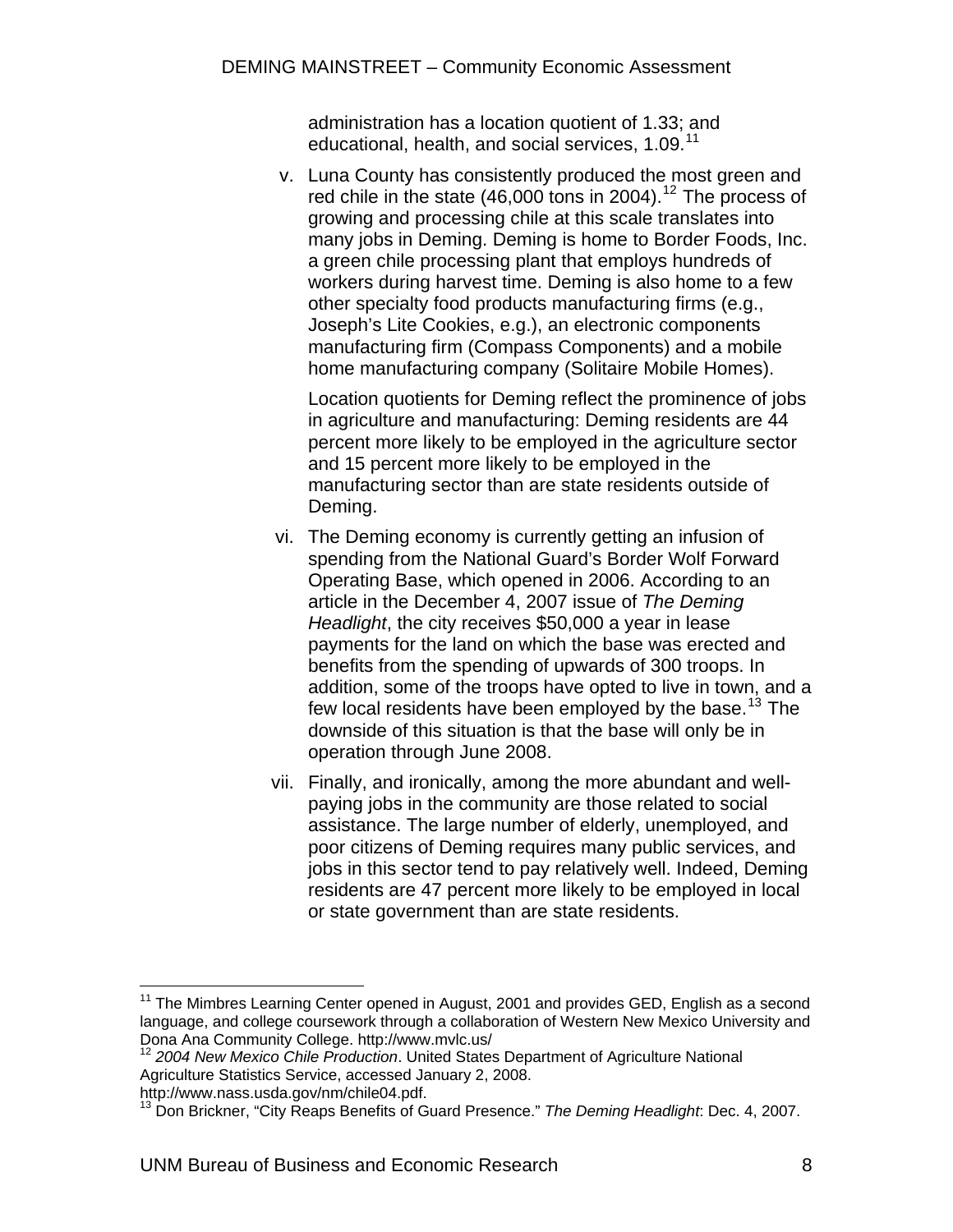- <span id="page-10-0"></span>c. Weaknesses: There are too few well-paying jobs available to local residents and the demographic status of the city has contributed to a situation where the Deming economy is balancing tentatively on two "legs": highway-related services and social assistance services.
	- i. Those industries that can provide relatively well-paying jobs (manufacturing, construction, wholesale, healthcare services) or very well-paying jobs (professional services, finance and insurance) are lacking in Deming. In spite of Deming's status as the Luna County seat, location quotients indicate that employment in higher-paying, higher-skill industries related to the government sector, such as information and professional, scientific, and technical services, is disproportionately lower than at the state level, while employment in lower-paying, lower-skilled governmentrelated industries, such as administrative and support services, is disproportionately higher. And, despite the relatively high levels of employment in manufacturing (as mentioned above in strengths), the specific jobs in this industry are apparently not well-paying ones (food processing jobs are notoriously poor-paying and nearly 70 percent of the manufacturing jobs in Luna County are food processing jobs).
	- ii. While Deming's "highway economy" pulls in lots of outside money, this revenue is not translating into higher incomes because the sectors that draw the money in (retail, accommodations and food services, etc.) tend to produce very low-paying jobs and do not contribute to growth.
	- iii. While the large number of citizens requiring social assistance contributes to jobs in this industry, this is not a viable "leg" for the local economy to stand on, as it reflects serious problems in other areas of the economy, i.e., unemployment and the flight of working-age residents.
- **5. MainStreet:** [14](#page-10-0) Deming's MainStreet district runs north/south along NM 11. The boundaries of the district are Cedar Street/US 180(north), Maple Street (south), Silver Avenue (east), and Copper Street (west).
	- a. The residential population in the district is very small and poor.
		- i. The residential population in the MainStreet district of Deming is 975, only 7 percent of the city's total population.<sup>[15](#page-10-0)</sup> The

 $\overline{a}$ 

<sup>14</sup> See **Tables 6 and 7** and **Figures 5** and **6** for data on businesses and employment by industry, and **Table 8** and **Figure 4** for Deming's local market area.<br><sup>15</sup> All references to the MainStreet district in this section refer to the district boundaries along with

a quarter-mile buffer around the center of the district at 105 W. Spruce St.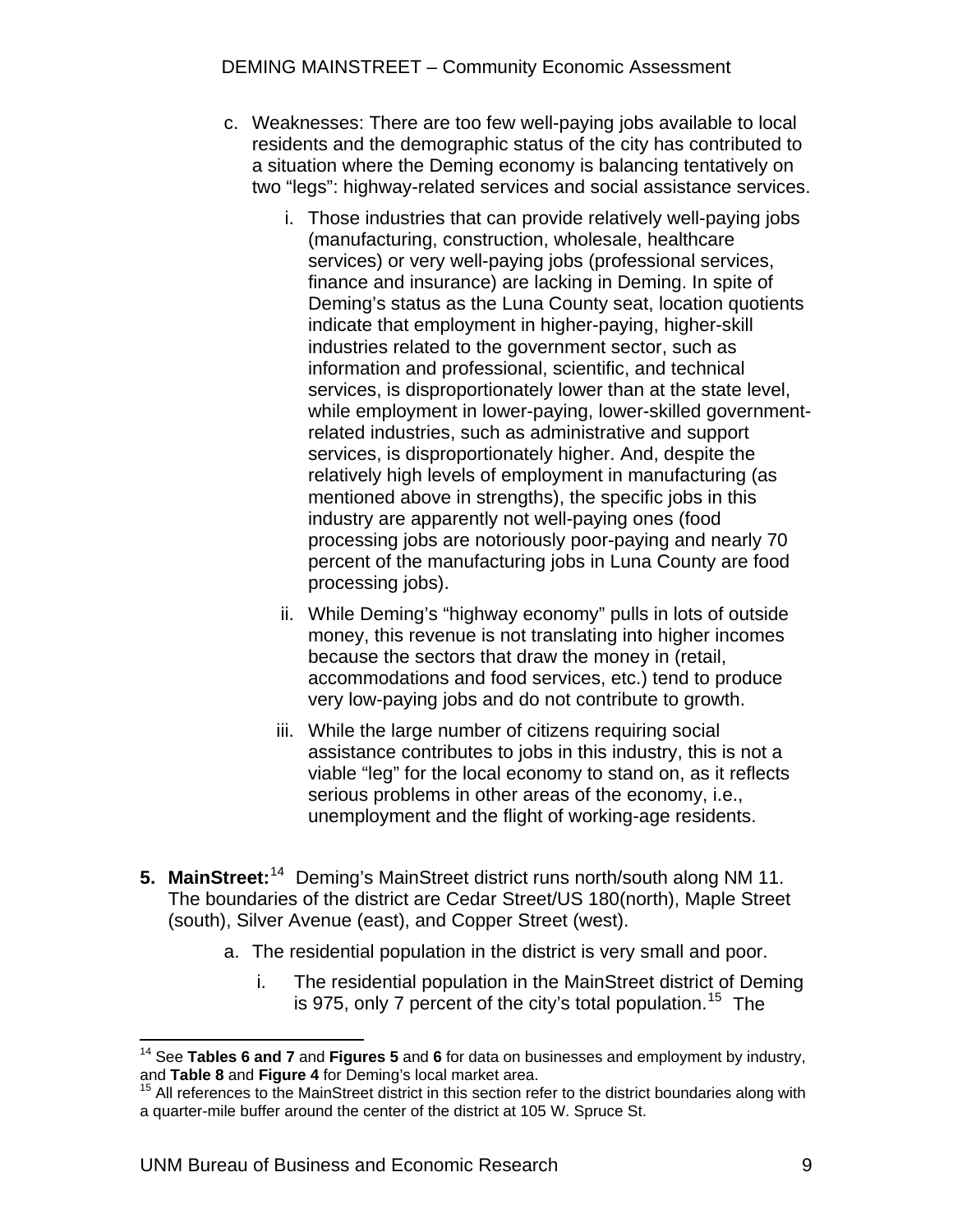population here is slightly older than the population of Deming as a whole (median age 37.2, versus 35.9 for the city), and residents of the MainStreet district have resided in Deming longer than residents of the town as a whole have (40.6 percent of MainStreet residents have been residents of Deming for 10 years or more, versus 35.1 percent of Deming residents). The MainStreet population is much poorer than are residents of the city as a whole: in 2006, 36 percent of households in the district had incomes less than \$15,000, which is nine percent more than the number in the city. The median household income in the district was nearly \$4,000 less than in the city.

- ii. Home values in the district are slightly higher than in the city  $$ the median home value in the MainStreet district was \$60,147 in 2000, versus \$57,665 in the city as a whole. Housing units in the MainStreet district are older than in the city or the state, for that matter: the median year houses in this area were built is 1950, 24 years earlier than the median year houses in Deming were built and 27 years earlier than in the state. In addition, there is a higher percentage of vacant housing units in this area of Deming: 21 percent, versus 15 percent in the city as a whole.
- iii. **Table 8** provides data on consumer spending by category for residents in various parts of Deming and, for comparison, throughout New Mexico. The 413 households closest to MainStreet in 2006 spent far less, on average, than households in the remainder of Deming on retail (\$12,086 versus \$13,880) and slightly less on local transportation, vehicle purchases, mortgage payments, and health care. MainStreet households spent slightly more than the rest of the city's residents as a whole on investments and education.
- b. Deming's MainStreet district has a reasonably strong base of 9 to 5 employers, but evening and weekend-oriented businesses such as retail, accommodations and food services are underrepresented.
	- i. In 2006, 17 percent of Deming's businesses were located in the MainStreet district. These businesses employed 469 people, 11 percent of the city's total employment base. The average size of employers in the MainStreet district is somewhat smaller in other parts of the city – on average, businesses in MainStreet district employ 9.2 workers; in other parts of the city the average is 15.9 workers per business. This is not unusual for downtown areas in New Mexico.
	- ii. Employment in government and higher-order services is concentrated in Deming's MainStreet district: 75 percent of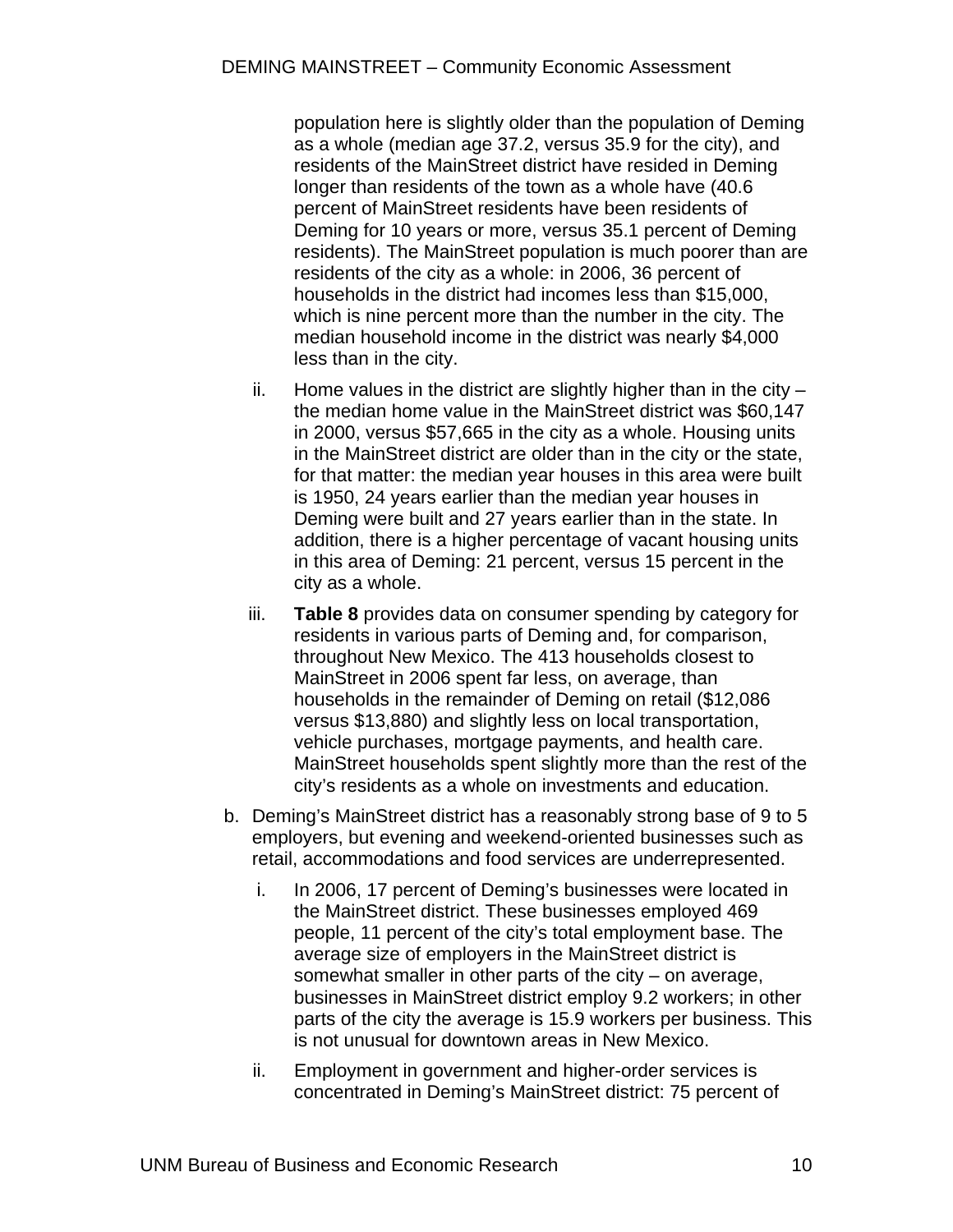<span id="page-12-0"></span>both government and finance/insurance employees work in the MainStreet district. These sectors make up, together, 36 percent of MainStreet employment. There are no arts, entertainment, or recreation businesses, nor are there any accommodations located in MainStreet (at least not any with employees).<sup>[16](#page-12-0)</sup>

- iii. It is clear that Deming's MainStreet district is not taking full advantage of its proximity to I-10. Highway-related industries such as accommodations, food services, and retail are underrepresented in this district. Only 11 percent of the city's accommodations and food services employment and a mere 2 percent of the city's retail employment are here.<sup>[17](#page-12-0)</sup> Indeed, the retail sector makes up far less of the district's employment than one would hope for in a viable MainStreet district (less than 1 percent of Deming's MainStreet district employment is in the retail sector. A healthy MainStreet has around 20-25 percent of its employment in this sector).
- c. The MainStreet district is home to 15 buildings on the State Historic Register, three of which are also on the National Register of Historic Places: the Deming Luna Mimbres Museum, the Custom House, and the J.A. Mahoney Building.<sup>[18](#page-12-0)</sup>

# **6. Challenges, Opportunities, and Strategies**

- a. The main challenges facing the city of Deming are a lack of wellpaying jobs, the flight of its working-age residents, and the escalating drug-related violence on the border south of the city. In the MainStreet district, a major challenge to the development of Deming's MainStreet district is the number of absentee property owners in the district who have "no incentives to upgrade" their buildings.<sup>[19](#page-12-0)</sup>
- b. Yet, the city of Deming also has many assets: a warm and sunny climate, affordable land and property, and many natural, cultural,

http://www.cityofdeming.org/walkingtour.html.

 $\overline{a}$ 

<sup>16</sup> These statements are based on the Covered Employment data (shown in **Tables 6 and 7** and **Figures 5** and 6), which only include information on businesses with employees.<br><sup>17</sup> According to Deming/Luna County MainStreet Board members, restaurants in the district are

discouraged or inhibited from offering beer and wine because of city ordinances and state liquor laws that prohibit the sale of alcohol within 200 feet of churches, of which there are many in the MainStreet district, and retail businesses are concerned that there is a lack of foot traffic in the district because of the number of loan companies and churches renting space there (New Mexico MainStreet Community Economic Assessment Preparation Questionnaire, submitted February 2008 to BBER.)

<sup>&</sup>lt;sup>18</sup> City of Deming website, accessed January 22, 2008:

<sup>&</sup>lt;sup>19</sup> New Mexico MainStreet Community Economic Assessment Preparation Questionnaire, submitted February 2008 to BBER.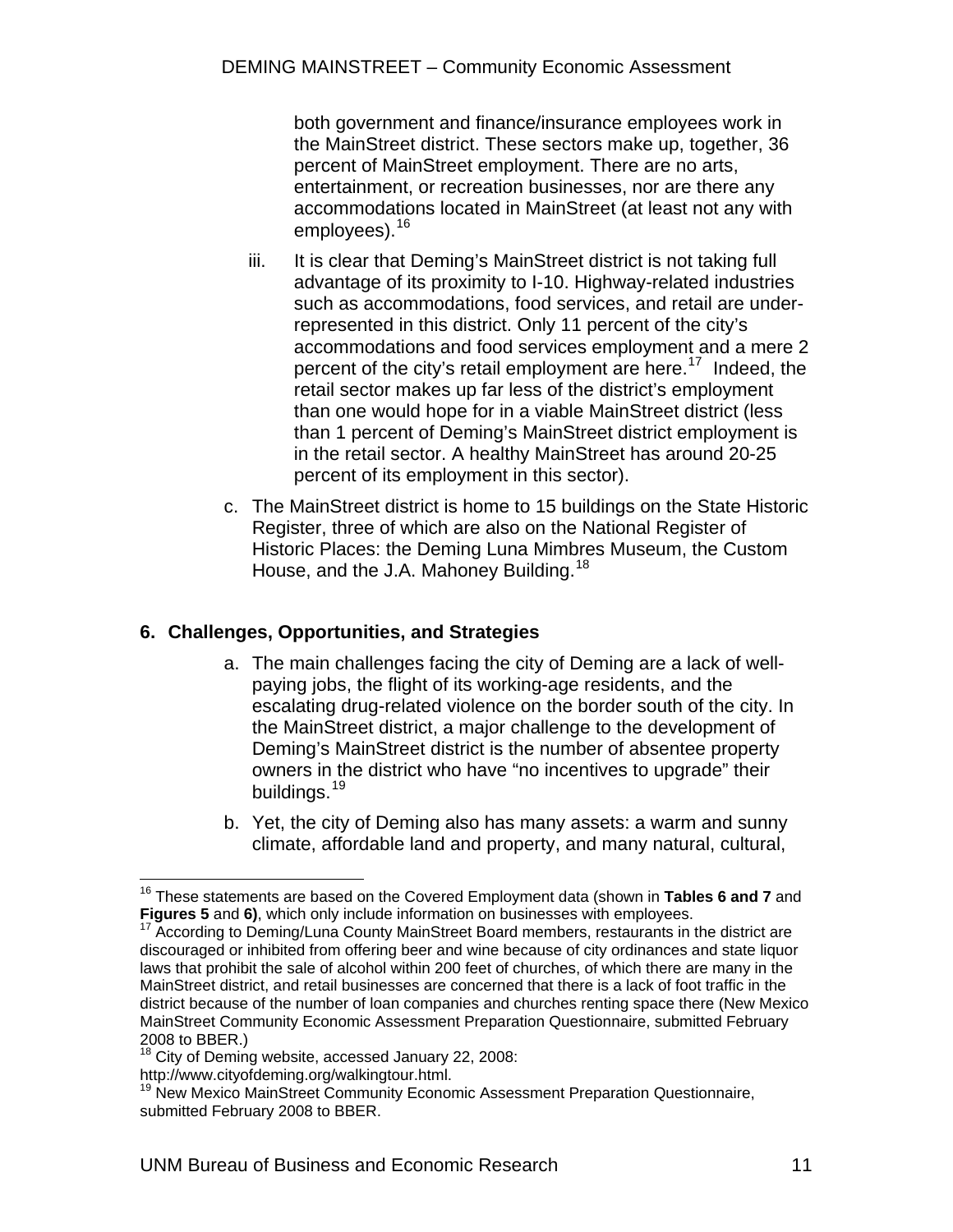<span id="page-13-0"></span>and historical attractions in the area that could help to draw in new residents and tourists. Its location near several transportation routes, low tax rates, large industrial park with incentives, and its proximity to the Mexican border could also help to draw in new businesses. Deming's MainStreet district also has many positive features, including several historic buildings and an active 9:00 to 5:00 business environment.

- c. Some possible strategies for capitalizing on the assets and addressing the challenges follow:
	- i. Attract better-paying manufacturing jobs. There are many motivations for new manufacturing enterprises to start up or move into Deming. The city offers several incentives to new businesses willing to locate to the industrial park or the city,<sup>[20](#page-13-0)</sup> Deming's proximity to the Mexican border opens up opportunities for "twin plants,"[21](#page-13-0) and there is an established Industrial Park strategically located near I-10, the Deming Municipal Airport, and the railroad that is already home to several manufacturing companies (Border Foods, Solitaire Manufactured Homes, and a UPS shipping center).<sup>[22](#page-13-0)</sup> These assets should be marketed locally and nationally.
	- ii. Attract more retirees and tourists. To draw in more retirees, the city could develop a formal promotional campaign that highlights the above mentioned assets. To draw in tourists, Deming could collaborate with neighboring communities such as Silver City and Columbus to develop a "regional destination". Small towns often find that they are more successful in drawing in tourists as one stop in a regional tour than as the sole destination. There are many themes around which a regional destination package could be developed, such as the unique agricultural products in the region: chile, pecans, wine (St. Clair Winery; Luna Rossa Winery), etc.; outdoor recreation: City of Rocks, Rock Hound State Park, the Gila, etc.; or history and culture in the region: the many historical structures in the MainStreet district, the

<sup>&</sup>lt;sup>20</sup> See the entire list of incentives at http://www.cityofdeming.org/edc/Default.asp?Page=20.

<sup>&</sup>lt;sup>21</sup> According to information provided on the PBS program *The Border's* website, "A 'twin plant' may be located anywhere in the United States, with its sister plant built anywhere in Mexico. Most plants in Mexico are located in U.S.-Mexico border towns, to take advantage of the proximity to American markets, suppliers and certain border trade incentives. Products are assembled and/or manufactured utilizing inexpensive Mexican labor and the finished products are exported back to the United States where duty is paid only on the Mexican value added." http://www.pbs.org/kpbs/theborder/history/timeline/22.html.

 $22$  According to Deming/Luna County MainStreet board members, the master plan and marketing of the North Industrial Park, which includes a rail spur, is in the works. (New Mexico MainStreet Community Economic Assessment Preparation Questionnaire, submitted February 2008 to BBER.)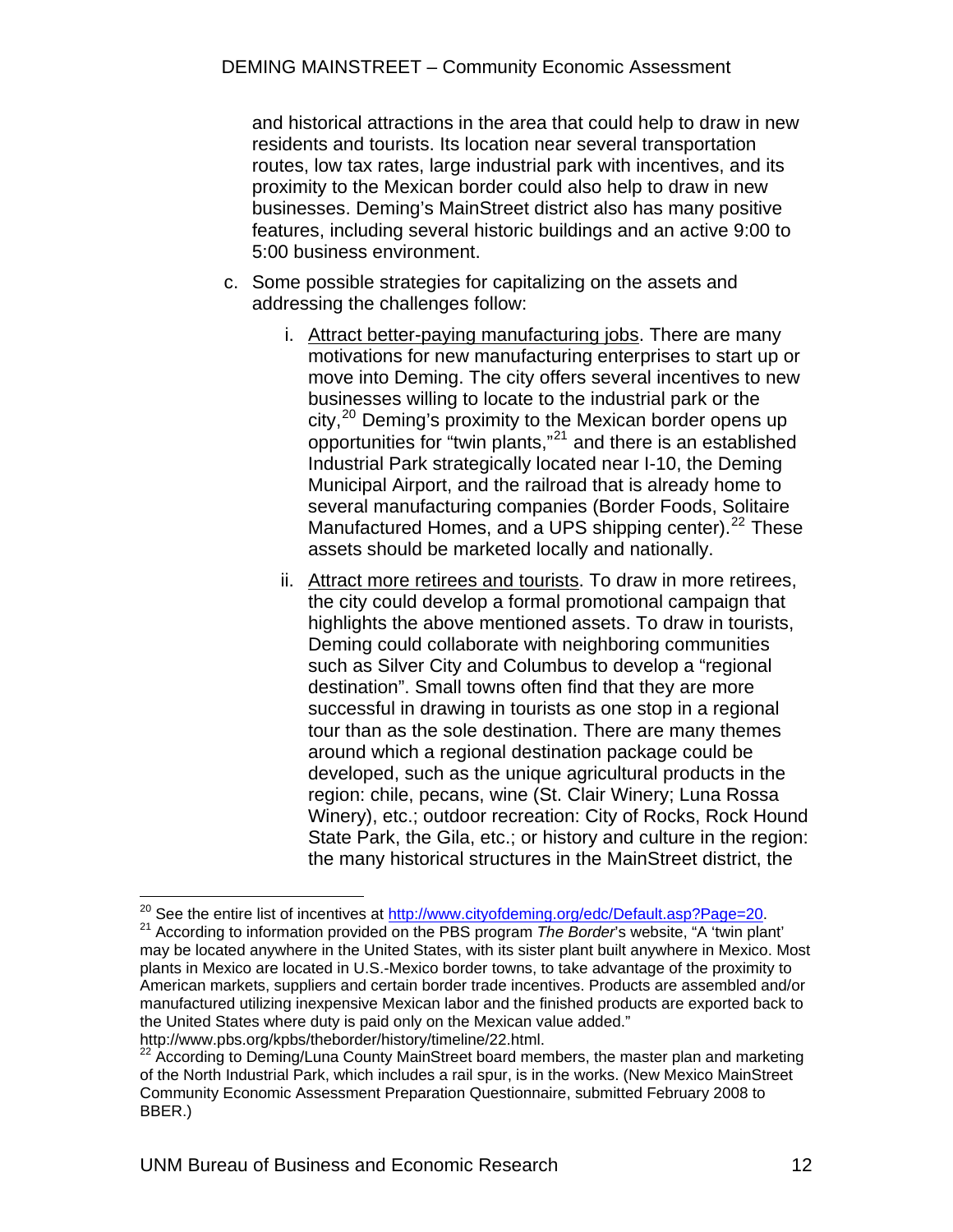Mimbres Museum, the Mimbres-Paquime Loop Tour, Pancho Villa State Park, and so on.

iii. Leverage MainStreet assets. The MainStreet district should assume a role as a catalyst for development of Deming's amenity-based economy, with a focus on highway travelers, regional visitors, and retirees. A key asset in this effort is the many buildings on the state and national historic registers that are located In the MainStreet district. These buildings give the district an authenticity that cannot be replicated and can serve as a foundation in revitalization efforts.

MainStreet hospitality startups should target multiple markets, benefitting from the seasonal variations in each market. This strategy can substantially reduce the risks associated with starting a business. MainStreet district employees who provide governmental and finance/insurance services, as well as the Deming residents who utilize them, represent a substantial and regular market during the 9:00 to 5:00 workday. Building upon this foundation, businesses and the MainStreet organization should work with the city and regional boosters to establish the historical district as a destination for travelers that utilize interstate frontage services. This effort can move forward incrementally - extending a visit for even a short period can have a significant impact on the viability of downtown businesses. Finally, with more retail, restaurant, and accommodations opportunities, downtown businesses will be rewarded with seasonal visits by retirees and regional visitors**.**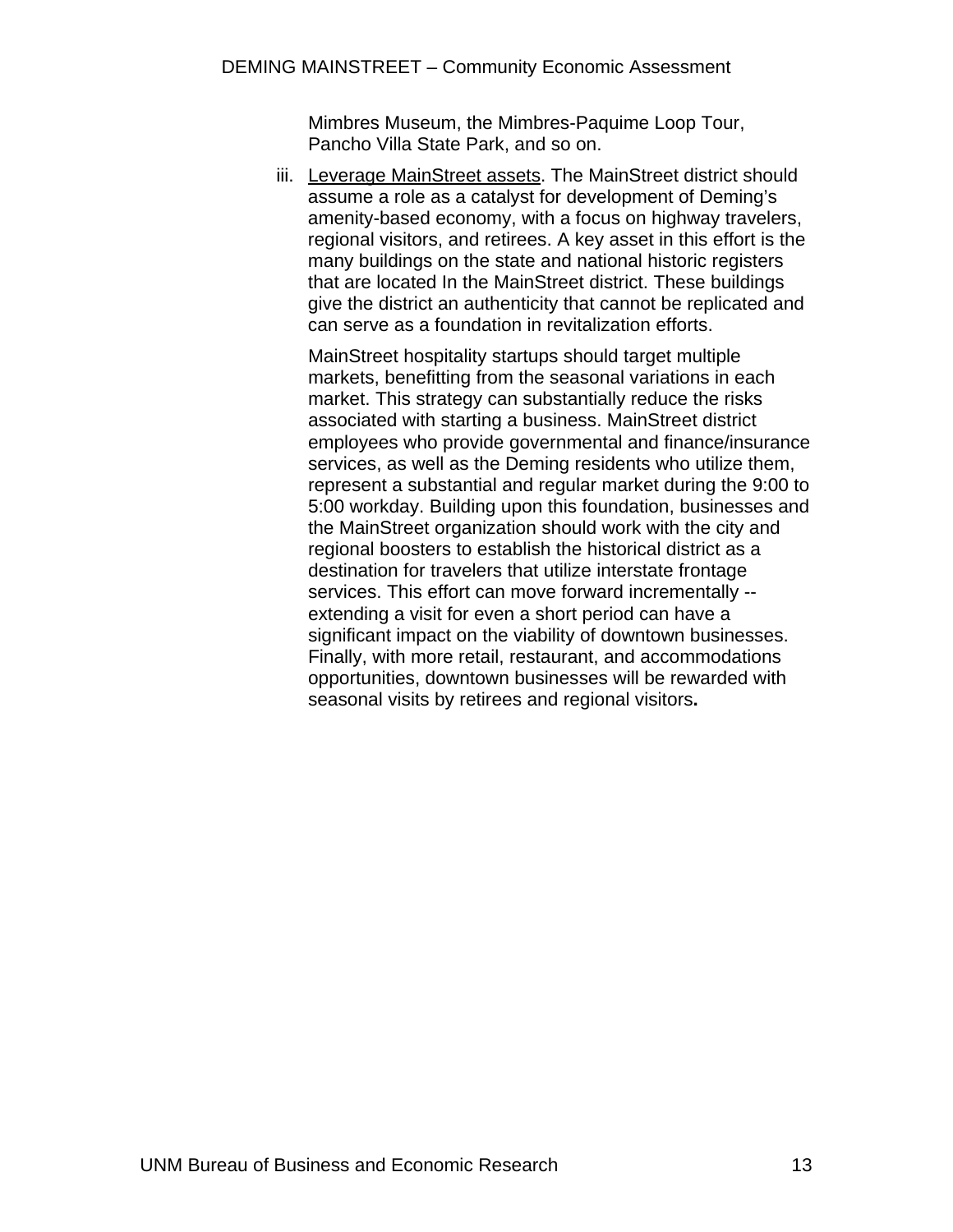# **EXPLANATION OF TABLES**

# <span id="page-15-0"></span>**Selected Demographic, Housing, and Economic Characteristics**

Source: ESRI® ArcGIS Business Analyst 9.2, which uses the U.S. Bureau of the Census 2000 Census of Population and Housing for 2000 data, and Acxiom's InfoBase® household database residential delivery statistics and residential postal delivery counts from the U.S. Postal Service, and residential construction data from Hanley Wood Market Intelligence, as well as other undisclosed ancillary sources for its 2006 forecasts. (These ancillary sources and the company's forecasting formulas are considered proprietary information.)

Data is provided for Deming's MainStreet, the city, and the state of New Mexico for the years 2000 and 2006. Values are given in absolute terms and in percentages.

More information on the demographic forecasting methodology used by ESRI® can be found in "ESRI® Demographic Update Methodology 2006/2011, An ESRI® White Paper", Redlands, CA, June 2006.

## **Location Quotients**

Source: Census 2000 Summary File 3 (SF3); Tables 59-61. Calculations by the University of New Mexico's Bureau of Business and Economic Research (BBER).

A location quotient indicates the relative concentration of employment by industry, occupation, and type of business ownership of the residents of a given community, county, or region. The measures are relative to that of a 'base geography'. A location quotient is calculated as the ratio of local employment in a given industry, occupation, or ownership type to total employment, in relation to the same ratio for the base geography. Thus, a value of 1.00 indicates that employment of residents in a given industry, occupation, or type of business ownership, compared to total employment in the economy, is in exact proportion to that of the base geography. Values greater than 1.00 indicate that the industry, occupation, or ownership type is more than proportionate to that of the base geography; a value less than 1.00 indicates the opposite.

The location quotient can be used to indicate the structure or 'role' of a local economy within its larger geography. This applies equally to the role of a community's economy within the county or state, or a county's economy within the state. As with pull factors, which are described below, a location quotient helps to define the relative strengths and weaknesses of a local economy, measured in this case in terms of industrial, occupational, and ownership structures. This information can inform policies that aim to strengthen weaknesses or exploit strengths; the decision of which policy to choose is one of practicality and strategy, rather than theory.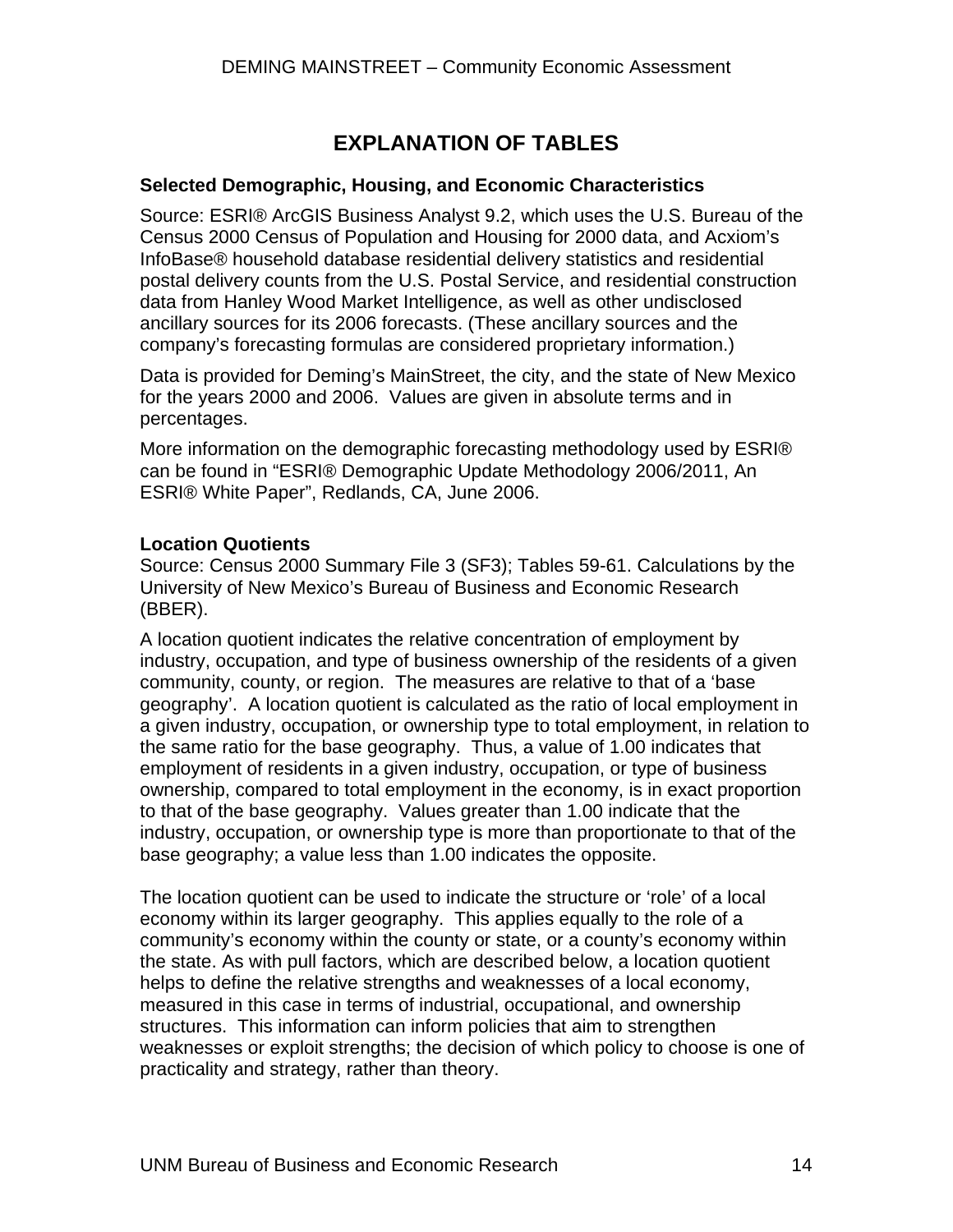# **Taxable Gross Receipts and Pull Factors**

Source: New Mexico Taxation and Revenue Department (NMTRD); calculations by UNM/BBER. Pull factors and net gain/loss were calculated using personal income data from the Regional Economic Information System, Bureau of Economic Analysis, U.S. Department of Commerce.

Data is provided for the years 2004, 2005, and 2006 and presented in 2006 dollars. Starting January 1, 2005, as a result of the passage of HB625 during the 2004 New Mexico legislative session, sales of most food and medical items were no longer subject to gross receipts tax. The New Mexico Taxation and Revenue Department estimates the amount of food and medical deductions made by businesses and this amount has been added (by BBER) to the taxable gross receipts (TGRs) for 2005 and 2006 in order to make the data consistent with the 2004 data.

Pull factors are calculated by dividing the ratio of the community's TGRs divided by the total personal income for that community by the same ratio for the state,

# i.e., TGR<sub>Community</sub> / Income<sub>Community</sub>

TGR<sub>New Mexico</sub> / Income New Mexico

There are several problems associated with gross receipts data.

- The data does not account for the value of the products sold. Rather data is categorized according to the type of business; i.e., sales of food from gasoline convenience stores are included in gasoline stations and groceries sold at Wal-Mart are included in Miscellaneous Retailers.
- Businesses are self-classified, and sometimes inaccurately so.
- Not all products are taxable as gross receipts in New Mexico; a notable example is gasoline.

A 'pull factor' indicates the capacity of an industrial sector (e.g., services, retail, and so on) to draw revenues into the local economy. A value of 100 percent is the break-even point. Values greater than 100 percent indicate that the business sector is drawing revenues into the local economy (more money is spent in the economy by those whose income is earned outside the community than money is spent by locals outside the community), whereas values less than 100 percent indicate that the sector is leaking money to other communities. Net gain/loss is derived from the pull factors. It is calculated as the difference between actual gross receipts and the 'expected value' of gross receipts (i.e., that which would be associated with a pull factor of 100 percent).

Note that it is natural that not all sectors will have a positive balance – every economy has its strengths and weaknesses. From a policy perspective, policies that reduce leakages and that exploit strengths are equally valid. The decision is a practical one – should energies be spent plugging holes or exploiting existing strengths?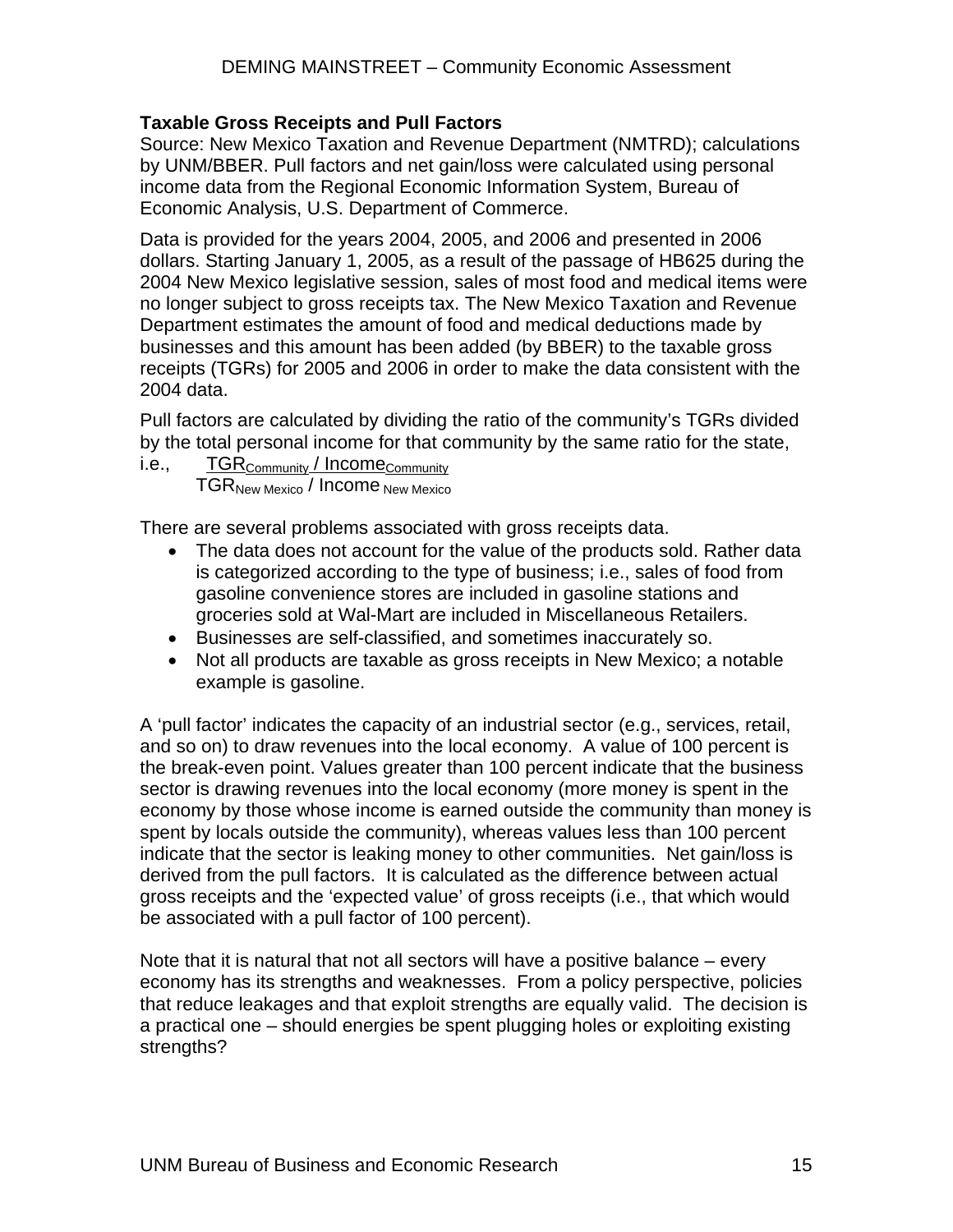#### **Businesses by Industry, in MainStreet Service Area**

Source: NM Department of Labor, ES-202 (Covered Employment Statistics), 2006; calculations by BBER.

ES-202 data is provided to BBER by the New Mexico Department of Labor under terms of confidentiality. Under the terms of this agreement, data can be reported only in aggregate or summary format, so that it is not possible to infer information pertaining to a specific business.

ES-202 data used in this report are 'establishment-level', meaning that BBER has information on industrial classification (NAICS), employment, and wages of each business establishment in the study area. "Establishment-level data" are for each individual establishment; i.e., as opposed to a chain or brand. The key advantage of establishment-level data is that BBER is able to code the data according to the specific address of the establishment, allowing for analysis on a micro-geographical scale. In this report, BBER has coded the data according to locations within the MainStreet district (MS), in other parts of the community (community name) or in unincorporated parts of the county (county).

#### **MainStreet Geographical Definitions and Trade Area Maps**

Sources: New Mexico Department of Labor, ES-202 (Covered Employment Statistics), 2005; Bureau of Labor Statistics, Product Line Data, calculations by BBER; ESRI® ArcGIS 9.2 Business Analyst; ESRI® StreetMap™ USA. ESRI data sources include: Bureau of Labor Statistics, Consumer Expenditure Surveys (CEX), 2001, 2002, and 2003; U.S. Bureau of the Census, Population Division. ("ESRI® Demographic Update Methodology 2006/2011, An ESRI® White Paper," Redlands, CA, June 2006. Available at

[www.esri.com/library/whitepapers/pdfs/demographic-update-methodology.pdf\)](http://www.esri.com/library/whitepapers/pdfs/demographic-update-methodology.pdf)

The city of Deming provided boundaries for its MainStreet district. Utilizing latitude and longitude coordinates for business locations provided in the ES-202 data (Covered Employment Statistics) from the Department of Labor, BBER created a polygon on a map in ESRI® ArcGIS 9.2. BBER replaced the names of businesses with a numeric key in the ES-202 data due to the proprietary nature of the information. The location of these businesses was established through the use of X and Y coordinates included within the ES-202 data. These coordinates allowed for the construction of polygons that included all business points within the MainStreet district.

Trade areas were created using two methods in Deming. The first was trade areas based on geographical location. These included the MainStreet boundary plus a ¼ mile buffer for walking distance, the city boundaries, and state boundaries. The second method utilizes drive-time polygons to create regional trade areas. Drive-time polygons are based upon drive times to the MainStreet site and are generated using actual street networks and related data available through ESRI® StreetMap<sup>™</sup> such as road access, road types, and speed limits. The regional trade area created for Deming was based on a 30-minute drive from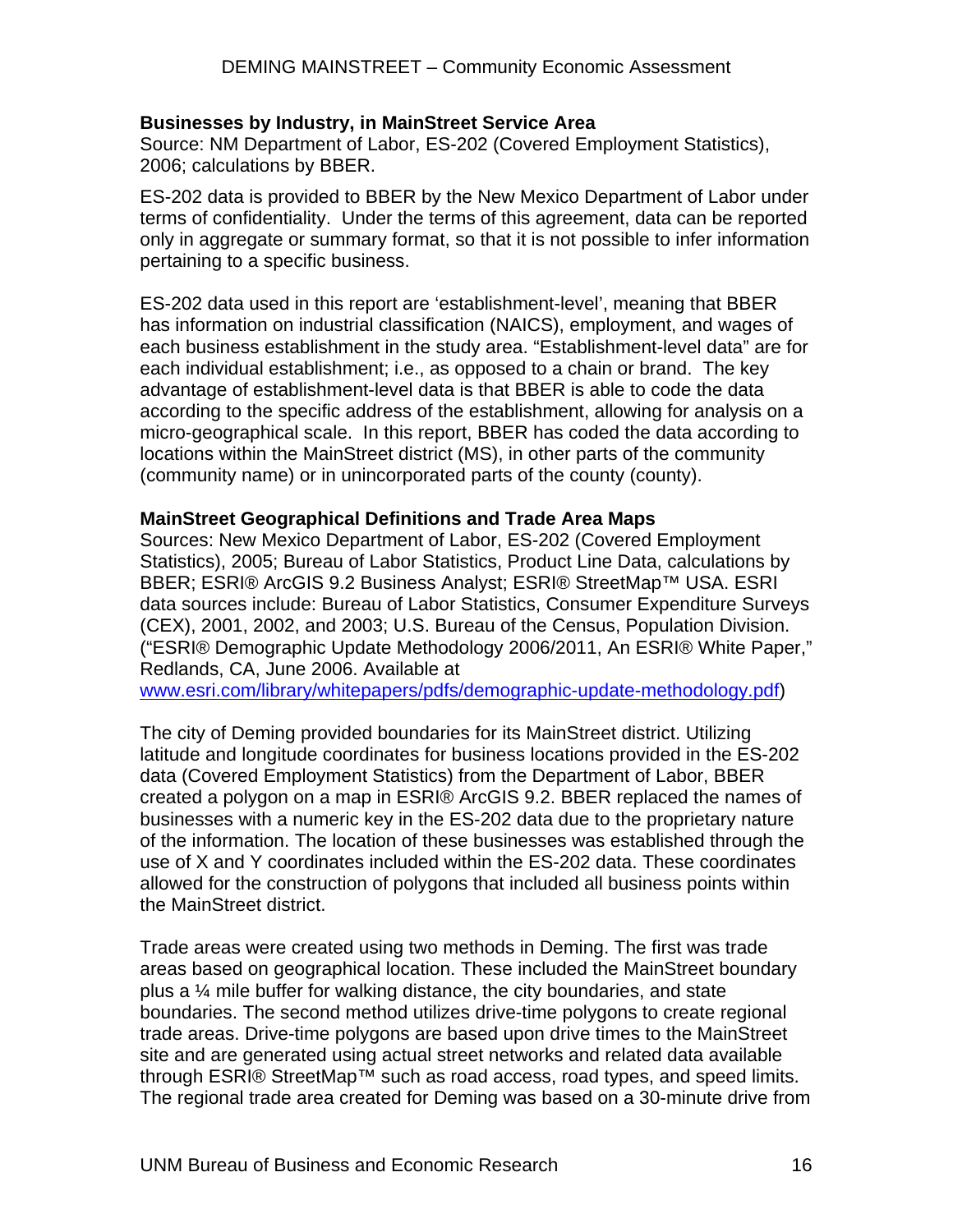the center of the MainStreet district: 105 W. Spruce St. The regional scale represents travel for dedicated purposes, such as supply replenishment, large item purchases, etc.

Trade area reports were generated for the drive time polygon and the MainStreet buffer, as well as for the city and state boundaries. Reports included demographic, marketing, and retail expenditure data. All of the population and marketing data for a particular geographic area or polygon is representative of the people living within the boundaries of that region. This data is derived from ESRI® ArcGIS 9.2 Business Analyst. The population data provided by this program are geographically derived at the census block level. The demographic, income, and expenditure data and projections utilized by ESRI® are derived from the U.S. Census Bureau and the Bureau of Labor Statistics' Consumer Expenditure Surveys.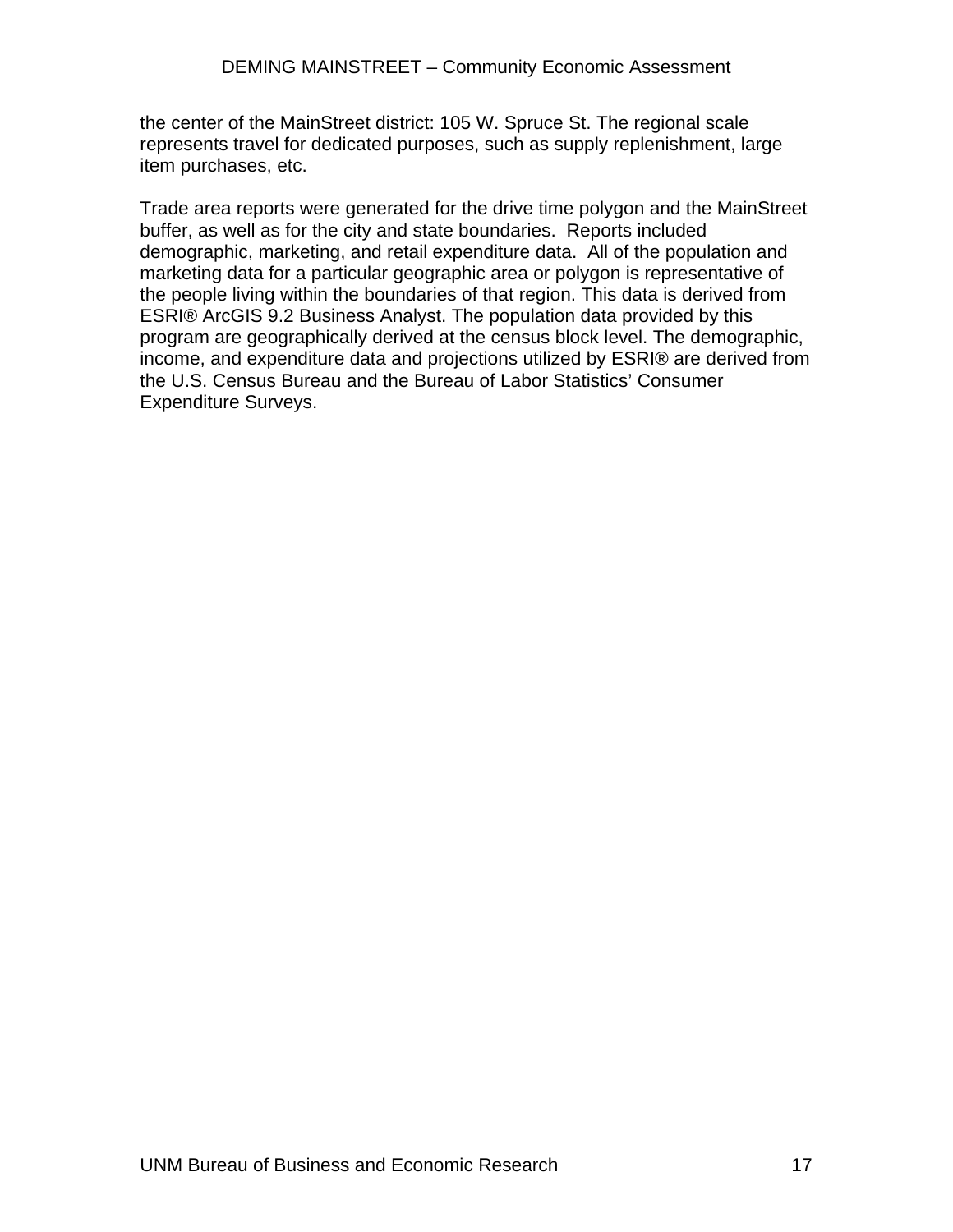# <span id="page-19-0"></span>**APPENDIX: TABLES AND FIGURES**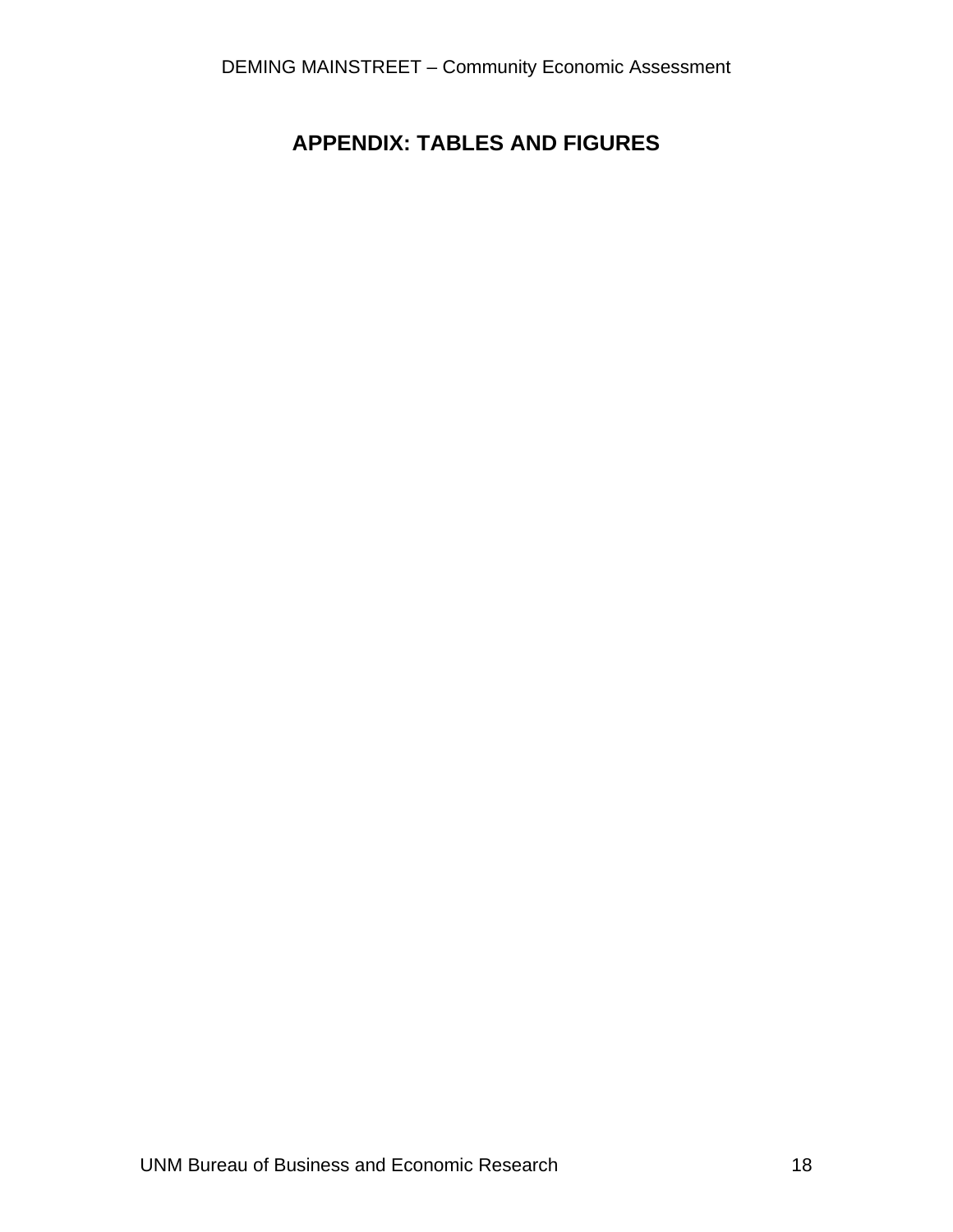## **TABLE 1: SELECTED DEMOGRAPHIC, HOUSING, AND ECONOMIC CHARACTERISTICS**

<span id="page-20-0"></span>

|                                              | <b>MAINSTREET</b> | <b>DEMING</b>   | <b>REGION<sup>2</sup></b> | <b>NEW MEXICO</b> |
|----------------------------------------------|-------------------|-----------------|---------------------------|-------------------|
| <b>DEMOGRAPHICS</b>                          |                   |                 |                           |                   |
| Population (2006)                            | 975               | 14,529          | 22,996                    | 1,956,417         |
| 2000-2006 Annual Growth Rate                 | 0.10%             | 0.52%           | 0.95%                     | 1.22%             |
| 2006-2011 Annual Growth Rate                 | 0.39%             | 0.59%           | 0.77%                     | 1.19%             |
| Households (2006):                           | 413               | 5,503           | 8,816                     | 745,219           |
| 2000-2006 Annual Growth Rate                 | 0.41%             | 0.76%           | 1.16%                     | 1.59%             |
| 2006-2011 Annual Growth Rate                 | 0.53%             | 0.68%           | 0.84%                     | 1.40%             |
| Average Household Size (2006)                | 2.31              | 2.59            | 2.58                      | 2.57              |
| Hispanic Origin (2006)                       | 71%               | 64%             | 60%                       | 44%               |
| Age Distribution (2006)                      |                   |                 |                           |                   |
| Under 19 y/o                                 | 29%               | 31%             | 31%                       | 29%               |
| 20-39 y/o                                    | 24%               | 23%             | 23%                       | 27%               |
| 40-64 y/o                                    | 30%               | 27%             | 29%                       | 32%               |
| 65 y/o and Over                              | 18%               | 18%             | 18%                       | 12%               |
| Median Age (2006)                            | 37.2              | 35.9            | 36.9                      | 35.2              |
| Resident for 10 years or more (2000)         | 40.6%             | 35.1%           | 33.3%                     | 32.6%             |
| <b>INCOME</b>                                |                   |                 |                           |                   |
| Per Capita Income (2006)                     | \$13,353          | \$13,811        | \$13,702                  | \$21,756          |
| Household Income (2006)                      |                   |                 |                           |                   |
| $<$ \$15,000                                 | 36%               | 27%             | 28%                       | 17%               |
| \$15,000-\$29,999                            | 32%               | 32%             | 31%                       | 20%               |
| \$30,000-\$49,999                            | 16%               | 20%             | 20%                       | 22%               |
| \$50,000-\$99,999                            | 13%               | 17%             | 17%                       | 28%               |
| \$100,000 or more                            | 3%                | 4%              | 4%                        | 13%               |
| Poverty Rate (2000)                          | <b>NA</b>         | 32.9%           | <b>NA</b>                 | 18%               |
| Median Household Income (2006)               | \$21,344          | \$25,049        | \$25,062                  | \$41,539          |
| Average Household Income (2006)              | \$32,470          | \$35,711        | \$35,440                  | \$56,341          |
| Households by Net Worth (2006)               |                   |                 |                           |                   |
| $<$ \$15,000                                 | 40%               | 39%             | 41%                       | 32%               |
| \$15,000-\$49,999                            | 16%               | 16%             | 15%                       | 14%               |
| \$50,000-\$249,999                           | 26%               | 28%             | 27%                       | 29%               |
| \$500,000 or more<br><b>Median Net Worth</b> | 18%<br>\$34,234   | 17%<br>\$37,123 | 17%<br>\$34,519           | 25%<br>\$64,802   |
|                                              |                   |                 |                           |                   |

<sup>1</sup> Quarter-mile buffer around center of MainStreet area: 105 W. Spruce St.

 $2$  Thirty-minute drive from center of MainStreet area: 105 W. Spruce St.

**Source: ESRI® ArcGIS 9.2 Business Analyst, using U.S. Bureau of the Census, 2000 Census of Population and Housing. ESRI® forecasts for 2006.**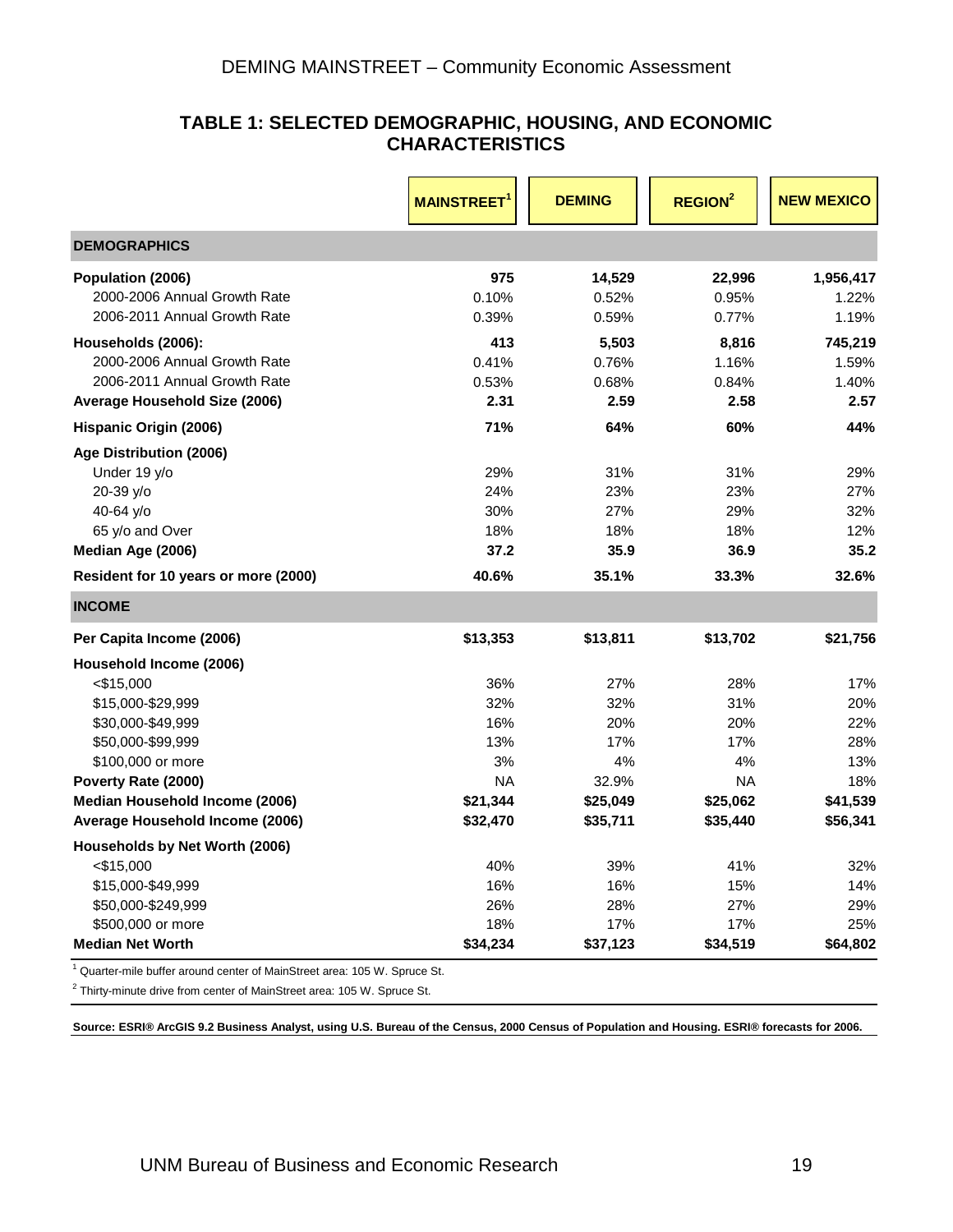## **TABLE 1: SELECTED DEMOGRAPHIC, HOUSING, AND ECONOMIC CHARACTERISTICS, CONTINUED**

|                                                     | <b>MAINSTREET<sup>1</sup></b> | <b>DEMING</b><br><b>REGION<sup>2</sup></b> |          | <b>NEW MEXICO</b> |
|-----------------------------------------------------|-------------------------------|--------------------------------------------|----------|-------------------|
| <b>HOUSING</b>                                      |                               |                                            |          |                   |
| <b>Housing Units (2006)</b>                         | 526                           | 6,507                                      | 10,401   | 855,433           |
| <b>Owner Occupied Housing Units</b>                 | 47%                           | 60%                                        | 63%      | 61%               |
| <b>Renter Occupied Housing Units</b>                | 32%                           | 25%                                        | 22%      | 26%               |
| Vacant Housing Units                                | 21%                           | 15%                                        | 15%      | 13%               |
| <b>Owner Occupied Housing Units by Value (2000)</b> | 227                           | 3,679                                      | 6,111    | 474,435           |
| $<$ \$50,000                                        | 40.5%                         | 42.1%                                      | 46.1%    | 22.7%             |
| \$50,000 - \$99,999                                 | 50.2%                         | 46.2%                                      | 41.6%    | 31.1%             |
| \$100,000 - 199,999                                 | 6.6%                          | 9.2%                                       | 9.6%     | 33.4%             |
| \$200,000 or more                                   | 2.6%                          | 2.5%                                       | 2.7%     | 12.8%             |
| Average Home Value (2000)                           | \$66,988                      | \$67,078                                   | \$67,096 | \$121,651         |
| Median Home Value (2000)                            | \$60,147                      | \$57,665                                   | \$54,019 | \$94,594          |
| <b>Median Rent</b>                                  | \$263                         | \$256                                      | \$267    | \$432             |
| <b>Average Rent</b>                                 | \$252                         | \$250                                      | \$256    | \$463             |
| Housing Units by Units in Structure (2000)          | 507                           | 6,180                                      | 9,668    | 780,579           |
| 1 unit                                              | 75%                           | 57%                                        | 52%      | 66%               |
| $2 - 9$ units                                       | 7%                            | 8%                                         | 6%       | 8%                |
| 10 - 20 units                                       | 12%                           | 6%                                         | 4%       | 7%                |
| Mobile Home                                         | 5%                            | 27%                                        | 35%      | 19%               |
| Other                                               | 1%                            | 3%                                         | 4%       | 1%                |
| Housing Units by Year Structure Built (2000)        | 508                           | 6,179                                      | 9,671    | 780,579           |
| 1990 to March 2000                                  | 3%                            | 16%                                        | 20%      | 23%               |
| <b>Median Year Structure Built</b>                  | 1950                          | 1974                                       | 1976     | 1977              |

<sup>1</sup> Quarter-mile buffer around center of MainStreet area: 105 W. Spruce St.

 $2$  Thirty-minute drive from center of MainStreet area: 105 W. Spruce St.

**Source: ESRI® ArcGIS 9.2 Business Analyst, using U.S. Bureau of the Census, 2000 Census of Population and Housing. ESRI® forecasts for 2006.**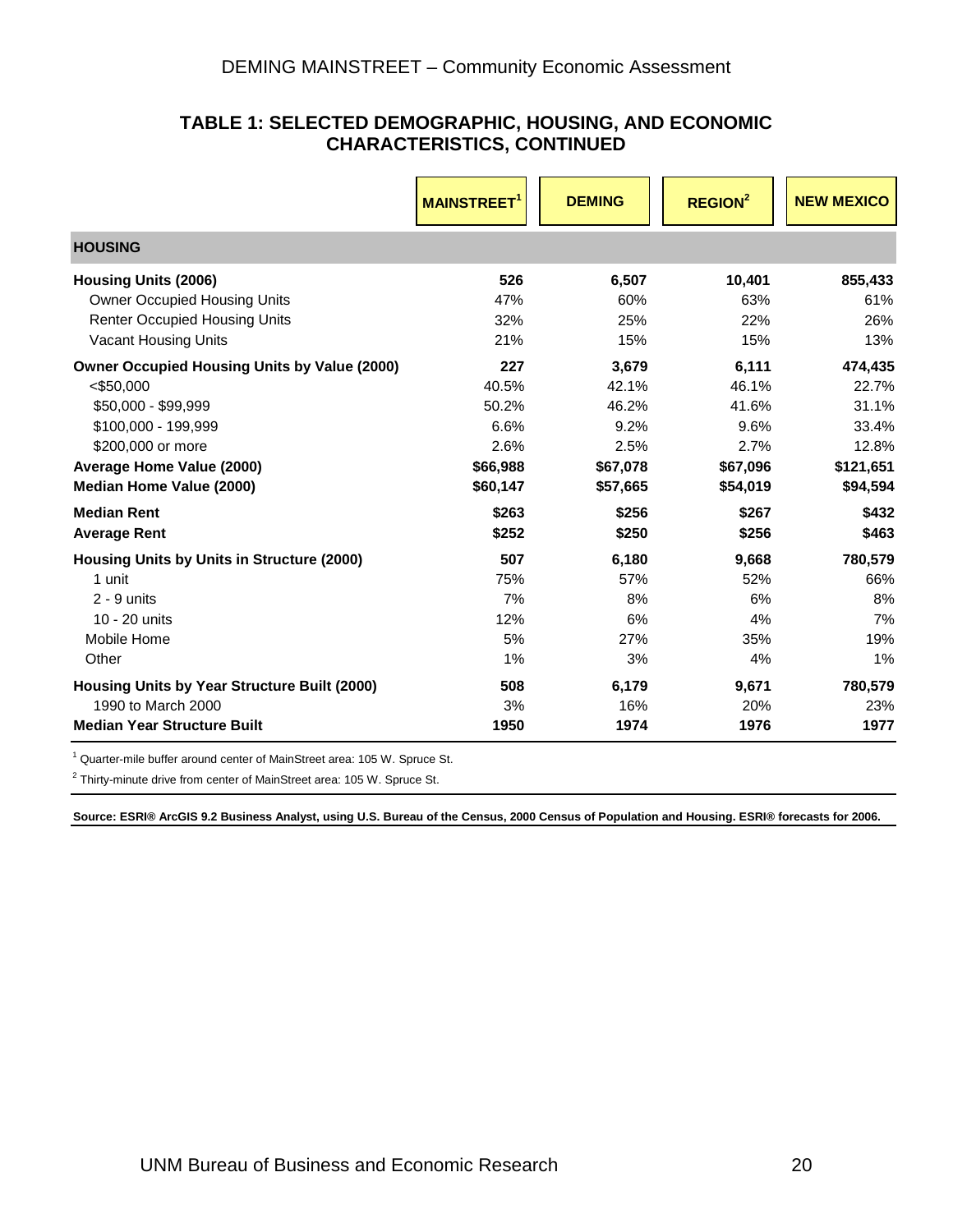## **TABLE 1: SELECTED DEMOGRAPHIC, HOUSING, AND ECONOMIC CHARACTERISTICS, CONTINUED**

|                                                | <b>MAINSTREET</b> | <b>DEMING</b> | <b>REGION<sup>2</sup></b> | <b>NEW MEXICO</b> |
|------------------------------------------------|-------------------|---------------|---------------------------|-------------------|
| <b>LABOR FORCE CHARACTERISTICS</b>             |                   |               |                           |                   |
| Educational Attainment (2000, 25 y/o and over) | 624               | 8,867         | 13,758                    | 1,134,801         |
| No HS Diploma                                  | 50%               | 40%           | 40%                       | 21%               |
| <b>High School Degree</b>                      | 24%               | 31%           | 30%                       | 27%               |
| Some College or Associate Degree               | 15%               | 18%           | 20%                       | 29%               |
| Bachelors Degree or Higher                     | 12%               | 11%           | 10%                       | 23%               |
| Employment Status (2000, 16 y/o and over)      | 740               | 10,383        | 16,045                    | 1,369,176         |
| Civilian Employed                              | 34%               | 40%           | 40%                       | 56%               |
| Civilian Unemployed                            | 9%                | 7%            | 8%                        | 4%                |
| In Armed Forces                                | 0%                | 0%            | 0%                        | 1%                |
| Not In Labor Force                             | 57%               | 53%           | 53%                       | 39%               |
| <b>Employment by Industry (2006)</b>           | 339               | 6,478         | 10,016                    | 871,638           |
| Agriculture/Mining                             | 7%                | 4%            | 6%                        | 4%                |
| Construction                                   | 9%                | 11%           | 12%                       | 9%                |
| Manufacturing                                  | 5%                | 5%            | 5%                        | 4%                |
| <b>Wholesale Trade</b>                         | 1%                | 2%            | 3%                        | 3%                |
| <b>Retail Trade</b>                            | 7%                | 10%           | 10%                       | 11%               |
| <b>Transportation/Utilities</b>                | 5%                | 5%            | 5%                        | 4%                |
| Information                                    | 0%                | $1\%$         | 1%                        | 2%                |
| Finance/Insurance/Real Estate                  | 4%                | 5%            | 4%                        | 6%                |
| Services                                       | 45%               | 44%           | 43%                       | 47%               |
| <b>Public Administration</b>                   | 16.8%             | 12%           | 11%                       | 9%                |
| <b>Employment by Occupation (2006)</b>         | 339               | 6,478         | 10,016                    | 871,638           |
| <b>White Collar</b>                            | 47%               | 44%           | 42%                       | 58%               |
| Services                                       | 25%               | 27%           | 26%                       | 19%               |
| <b>Blue Collar</b>                             | 28%               | 30%           | 32%                       | 23%               |
| Travel Time to Work (2000)                     | 238               | 4,036         | 6,216                     | 759,177           |
| Worked at Home                                 | 0%                | 2%            | 3%                        | 4%                |
| 0-19 minutes                                   | 86%               | 80%           | 76%                       | 52%               |
| 20 minutes or more                             | 14%               | 18%           | 22%                       | 44%               |

<sup>1</sup> Quarter-mile buffer around center of MainStreet area: 105 W. Spruce St.

 $2$  Thirty-minute drive from center of MainStreet area: 105 W. Spruce St.

**Source: ESRI® A rcGIS 9.2 Business Analyst, using U.S. Bureau of the Census, 2000 Census of Population and Housing. ESRI® forecasts for 2006.**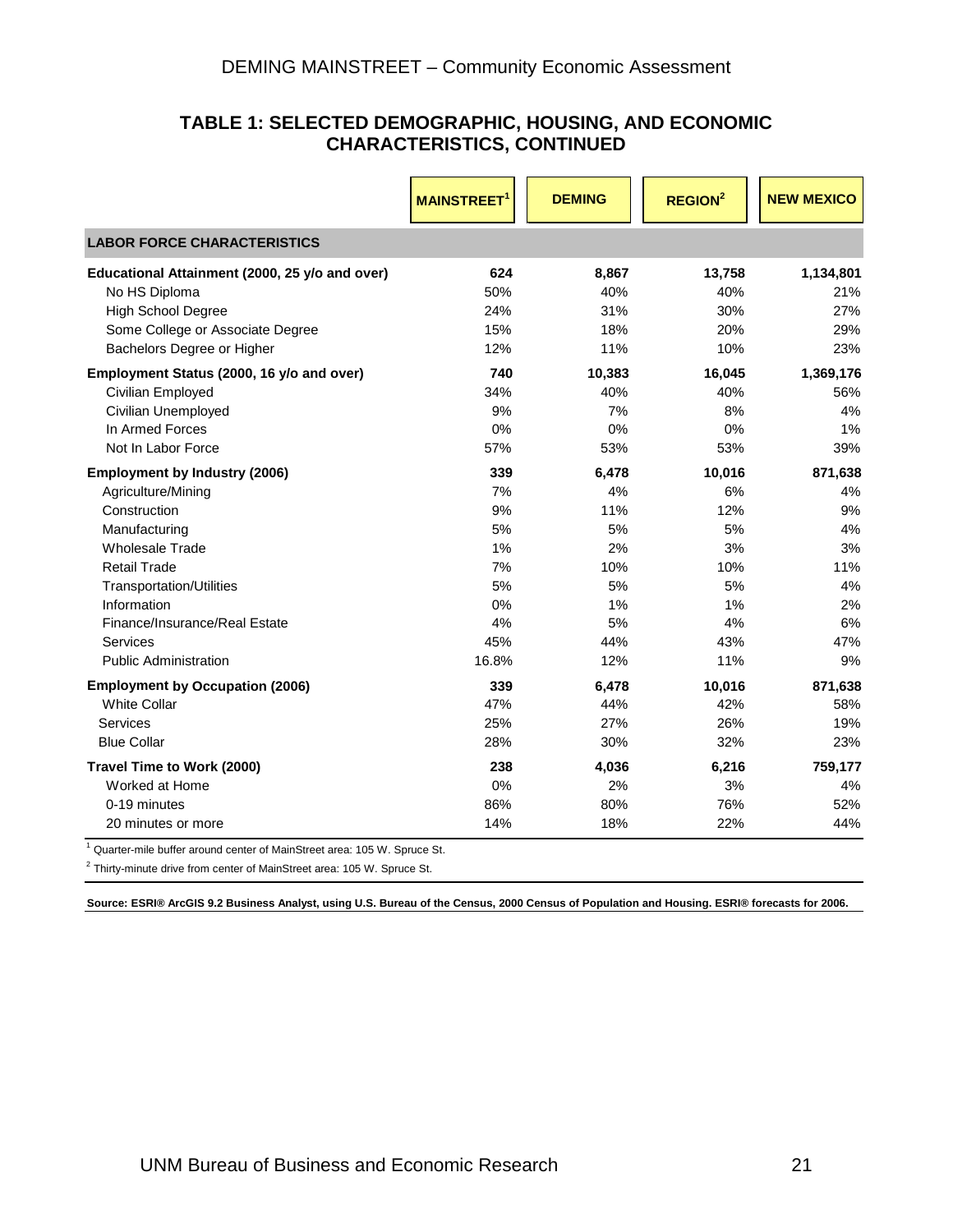**FIGURE 1: DEMING REGIONAL TRADE AREA** 



<span id="page-23-0"></span>Source: ESRI® StreetMap™, UNM-BBER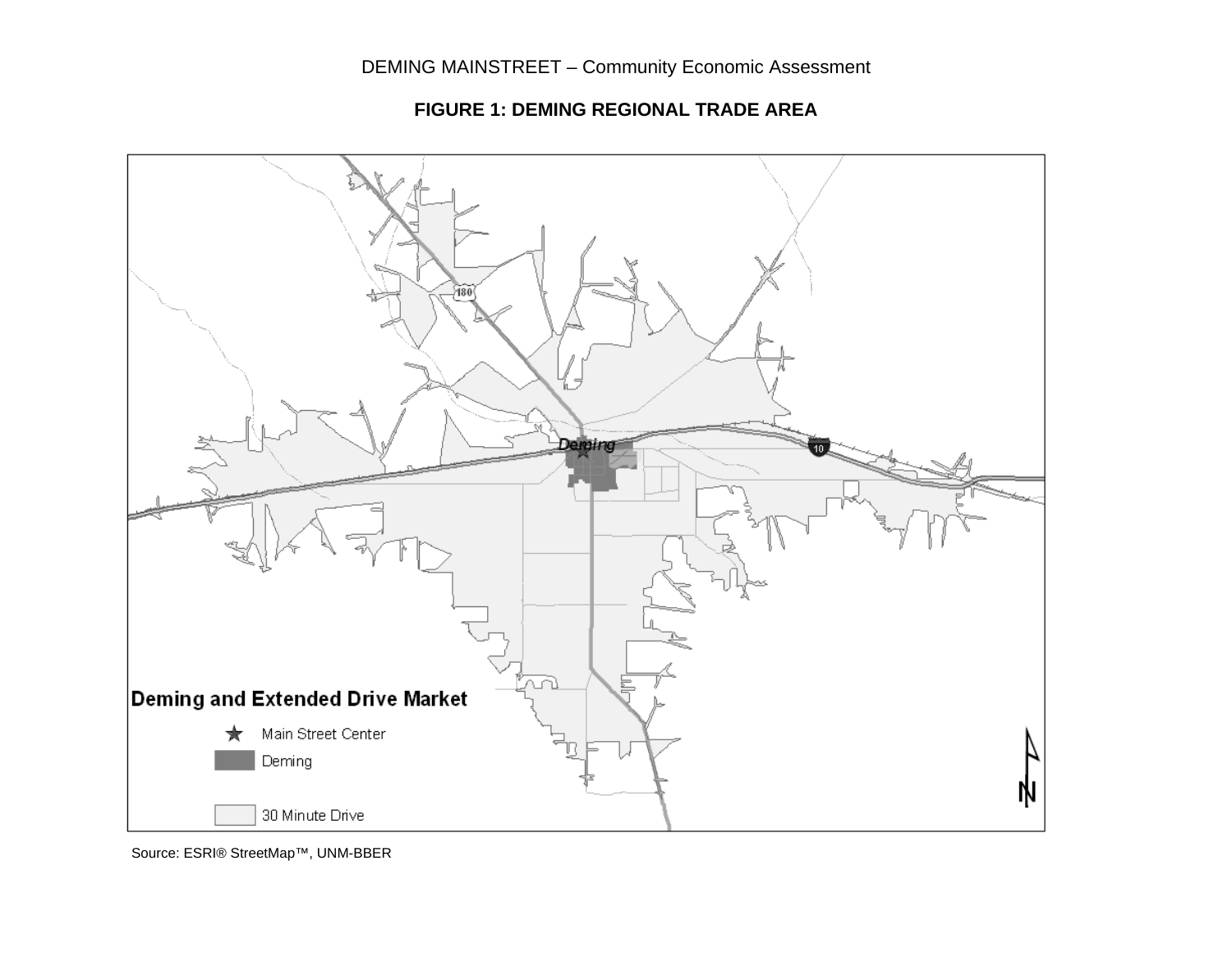#### **TABLE 2: LOCATION QUOTIENT: DEMING EMPLOYMENT BY INDUSTRY IN RELATION TO LUNA COUNTY AND NEW MEXICO, AND LUNA COUNTY EMPLOYMENT BY INDUSTRY IN RELATION TO NEW MEXICO**

|                                                                                     | <b>DEMING</b>      |                   | <b>LUNA</b><br><b>COUNTY</b> |
|-------------------------------------------------------------------------------------|--------------------|-------------------|------------------------------|
|                                                                                     | <b>LUNA COUNTY</b> | <b>NEW MEXICO</b> | <b>NEW MEXICO</b>            |
| Agriculture; forestry; fishing and hunting; and mining                              | 0.61               | 1.05              | 1.72                         |
| Agriculture; forestry; fishing and hunting                                          | 0.59               | 1.44              | 2.45                         |
| Mining                                                                              | 0.68               | 0.62              | 0.91                         |
| <b>Construction</b>                                                                 | 0.96               | 1.25              | 1.30                         |
| <b>Manufacturing</b>                                                                | 0.99               | 1.15              | 1.16                         |
| <b>Wholesale trade</b>                                                              | 0.81               | 0.73              | 0.91                         |
| <b>Retail trade</b>                                                                 | 1.08               | 0.97              | 0.89                         |
| Transportation and warehousing; and utilities                                       | 0.95               | 1.08              | 1.14                         |
| Transportation and warehousing                                                      | 0.95               | 1.05              | 1.11                         |
| Utilities                                                                           | 0.95               | 1.17              | 1.23                         |
| Information                                                                         | 1.06               | 0.45              | 0.43                         |
| Finance; insurance; real estate and rental and leasing                              | 1.11               | 0.86              | 0.78                         |
| Finance and insurance                                                               | 1.23               | 0.76              | 0.62                         |
| Real estate and rental and leasing                                                  | 0.99               | 1.05              | 1.06                         |
| Professional; scientific; management; administrative; and waste management services | 0.75               | 0.34              | 0.46                         |
| Professional; scientific; and technical services                                    | 0.73               | 0.29              | 0.40                         |
| Management of companies and enterprises                                             | 0.00               | 0.00              | 0.00                         |
| Administrative and support and waste management services                            | 0.78               | 0.45              | 0.58                         |
| <b>Educational; health and social services</b>                                      | 1.10               | 1.09              | 0.99                         |
| <b>Educational services</b>                                                         | 1.12               | 1.08              | 0.97                         |
| Health care and social assistance                                                   | 1.09               | 1.09              | 1.00                         |
| Arts; entertainment; recreation; accommodation and food services                    | 1.14               | 1.20              | 1.05                         |
| Arts: entertainment: and recreation                                                 | 0.47               | 0.25              | 0.53                         |
| Accommodation and food services                                                     | 1.23               | 1.50              | 1.22                         |
| Other services (except public administration)                                       | 0.75               | 0.87              | 1.15                         |
| <b>Public administration</b>                                                        | 1.15               | 1.33              | 1.16                         |

<span id="page-24-0"></span>**Source: Census 2000 Summary File 3 (SF 3) - Sample Data; P49. Universe: Employed civilian population 16 years and over. Calculations by BBER, 2007.**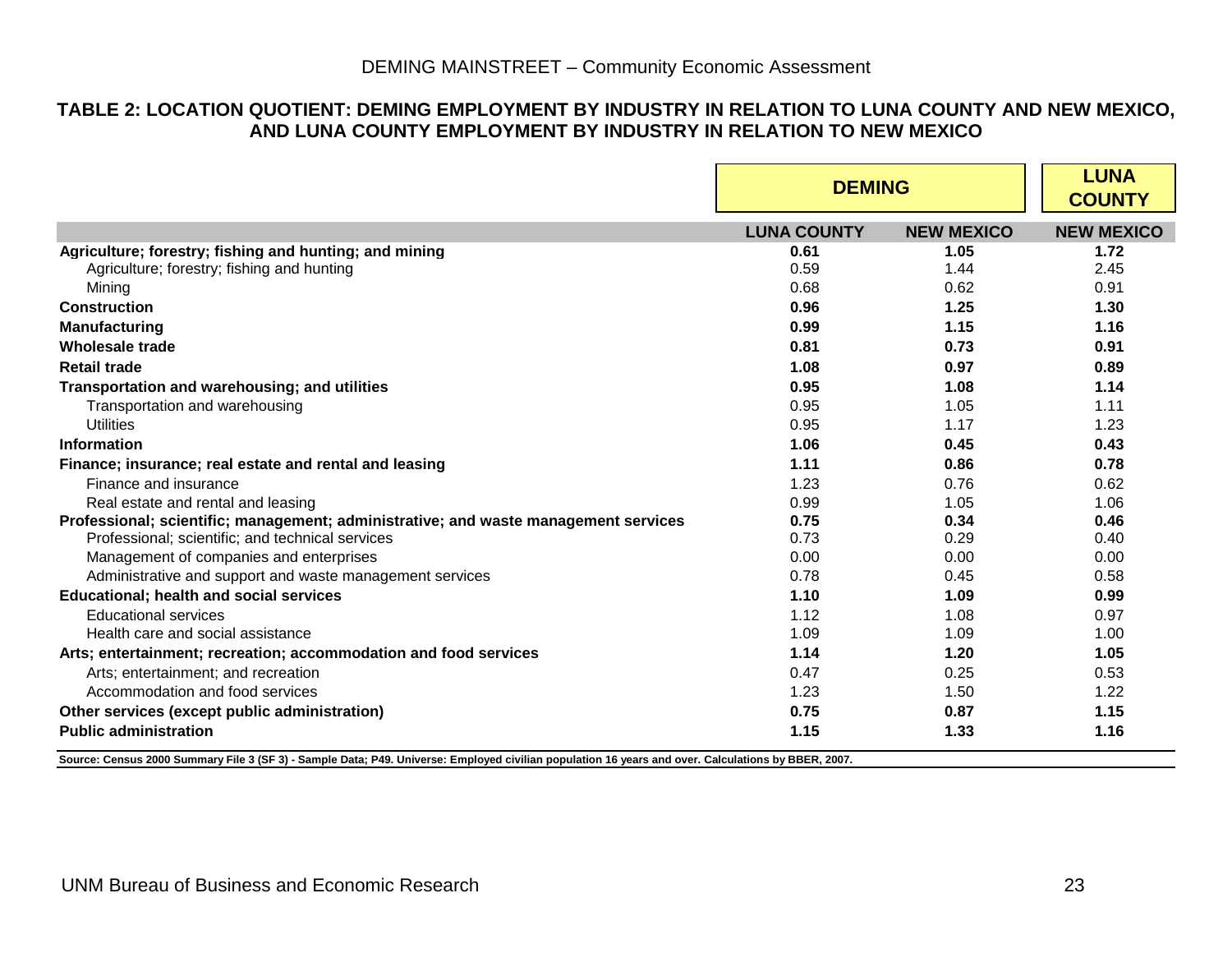# **TABLE 3: LOCATION QUOTIENT: DEMING EMPLOYMENT BY OCCUPATION IN RELATION TO LUNA COUNTY AND NEW MEXICO, AND LUNA COUNTY EMPLOYMENT BY OCCUPATION IN RELATION TO NEW MEXICO**

<span id="page-25-0"></span>

|                                                                               | <b>DEMING</b>      |                   | <b>LUNA</b><br><b>COUNTY</b> |
|-------------------------------------------------------------------------------|--------------------|-------------------|------------------------------|
|                                                                               | <b>LUNA COUNTY</b> | <b>NEW MEXICO</b> | <b>NEW MEXICO</b>            |
| Management; professional; and related occupations                             | 0.99               | 0.66              | 0.67                         |
| Management; business; and financial operations occupations                    | 0.88               | 0.62              | 0.70                         |
| Management occupations; except farmers and farm managers                      | 1.05               | 0.63              | 0.60                         |
| Farmers and farm managers                                                     | 0.30               | 0.67              | 2.25                         |
| Business and financial operations occupations                                 | 0.97               | 0.59              | 0.61                         |
| <b>Business operations specialists</b>                                        | 1.21               | 0.67              | 0.56                         |
| <b>Financial specialists</b>                                                  | 0.77               | 0.51              | 0.66                         |
| Professional and related occupations                                          | 1.05               | 0.68              | 0.65                         |
| Computer and mathematical occupations                                         | 0.74               | 0.12              | 0.17                         |
| Architecture and engineering occupations                                      | 1.30               | 0.85              | 0.66                         |
| Architects; surveyors; cartographers; and engineers                           | 0.70               | 0.23              | 0.33                         |
| Drafters; engineering; and mapping technicians                                | 1.59               | 2.02              | 1.27                         |
| Life; physical; and social science occupations                                | 1.81               | 0.12              | 0.07                         |
| Community and social services occupations                                     | 0.88               | 0.94              | 1.07                         |
| Legal occupations                                                             | 1.06               | 0.77              | 0.73                         |
| Education; training; and library occupations                                  | 1.14               | 1.08              | 0.94                         |
| Arts; design; entertainment; sports; and media occupations                    | 1.02               | 0.42              | 0.41                         |
| Healthcare practitioners and technical occupations                            | 0.76               | 0.41              | 0.54                         |
| Health diagnosing and treating practitioners and technical occupations        | 0.88               | 0.38              | 0.43                         |
| Health technologists and technicians                                          | 0.60               | 0.49              | 0.81                         |
| <b>Service occupations</b>                                                    | 1.03               | 1.43              | 1.38                         |
| Healthcare support occupations                                                | 1.05               | 1.52              | 1.44                         |
| Protective service occupations                                                | 1.06               | 1.88              | 1.78                         |
| Fire fighting; prevention; and law enforcement workers; including supervisors | 1.11               | 3.03              | 2.72                         |
| Other protective service workers; including supervisors                       | 0.67               | 0.33              | 0.50                         |
| Food preparation and serving related occupations                              | 1.10               | 1.37              | 1.25                         |
| Building and grounds cleaning and maintenance occupations                     | 1.02               | 1.53              | 1.49                         |
| Personal care and service occupations                                         | 0.86               | 0.99              | 1.15                         |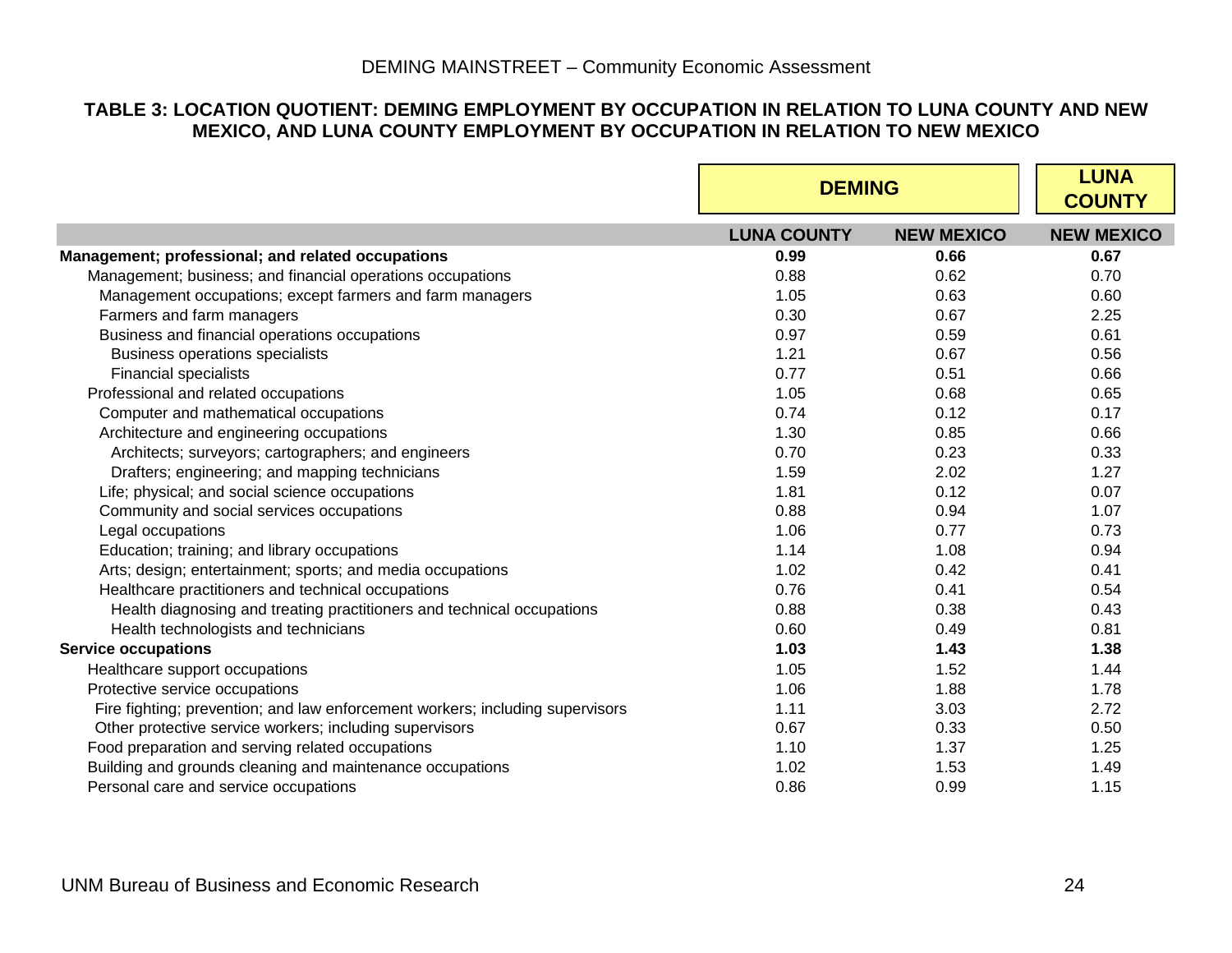#### **TABLE 3: LOCATION QUOTIENT: DEMING EMPLOYMENT BY OCCUPATION IN RELATION TO LUNA COUNTY AND NEW MEXICO, AND LUNA COUNTY EMPLOYMENT BY OCCUPATION IN RELATION TO NEW MEXICO, CONTINUED**

|                                                             | <b>DEMING</b>      | <b>LUNA</b><br><b>COUNTY</b> |                   |
|-------------------------------------------------------------|--------------------|------------------------------|-------------------|
|                                                             | <b>LUNA COUNTY</b> | <b>NEW MEXICO</b>            | <b>NEW MEXICO</b> |
| Sales and office occupations                                | 1.13               | 0.91                         | 0.81              |
| Sales and related occupations                               | 1.09               | 0.76                         | 0.70              |
| Office and administrative support occupations               | 1.16               | 1.03                         | 0.89              |
| Farming; fishing; and forestry occupations                  | 0.66               | 2.05                         | 3.10              |
| Construction; extraction; and maintenance occupations       | 0.87               | 1.05                         | 1.21              |
| Construction and extraction occupations                     | 1.00               | 1.23                         | 1.23              |
| Supervisors; construction and extraction workers            | 0.84               | 0.65                         | 0.78              |
| Construction trades workers                                 | 1.05               | 1.40                         | 1.34              |
| <b>Extraction workers</b>                                   | 0.42               | 0.37                         | 0.88              |
| Installation; maintenance; and repair occupations           | 0.65               | 0.77                         | 1.18              |
| Production; transportation; and material moving occupations | 0.98               | 1.46                         | 1.49              |
| Production occupations                                      | 1.01               | 1.40                         | 1.39              |
| Transportation and material moving occupations              | 0.95               | 1.51                         | 1.59              |
| Supervisors; transportation and material moving workers     | 1.81               | 1.54                         | 0.85              |
| Aircraft and traffic control occupations                    | 0.00               | 0.00                         | 0.81              |
| Motor vehicle operators                                     | 0.94               | 1.59                         | 1.68              |
| Rail; water and other transportation occupations            | 0.00               | 0.00                         | 1.10              |
| Material moving workers                                     | 1.07               | 1.76                         | 1.64              |

**Source: Census 2000 Summary File 3 (SF 3) - Sample Data; P49. Universe: Employed civilian population 16 years and over. Calculations by BBER, 2007.**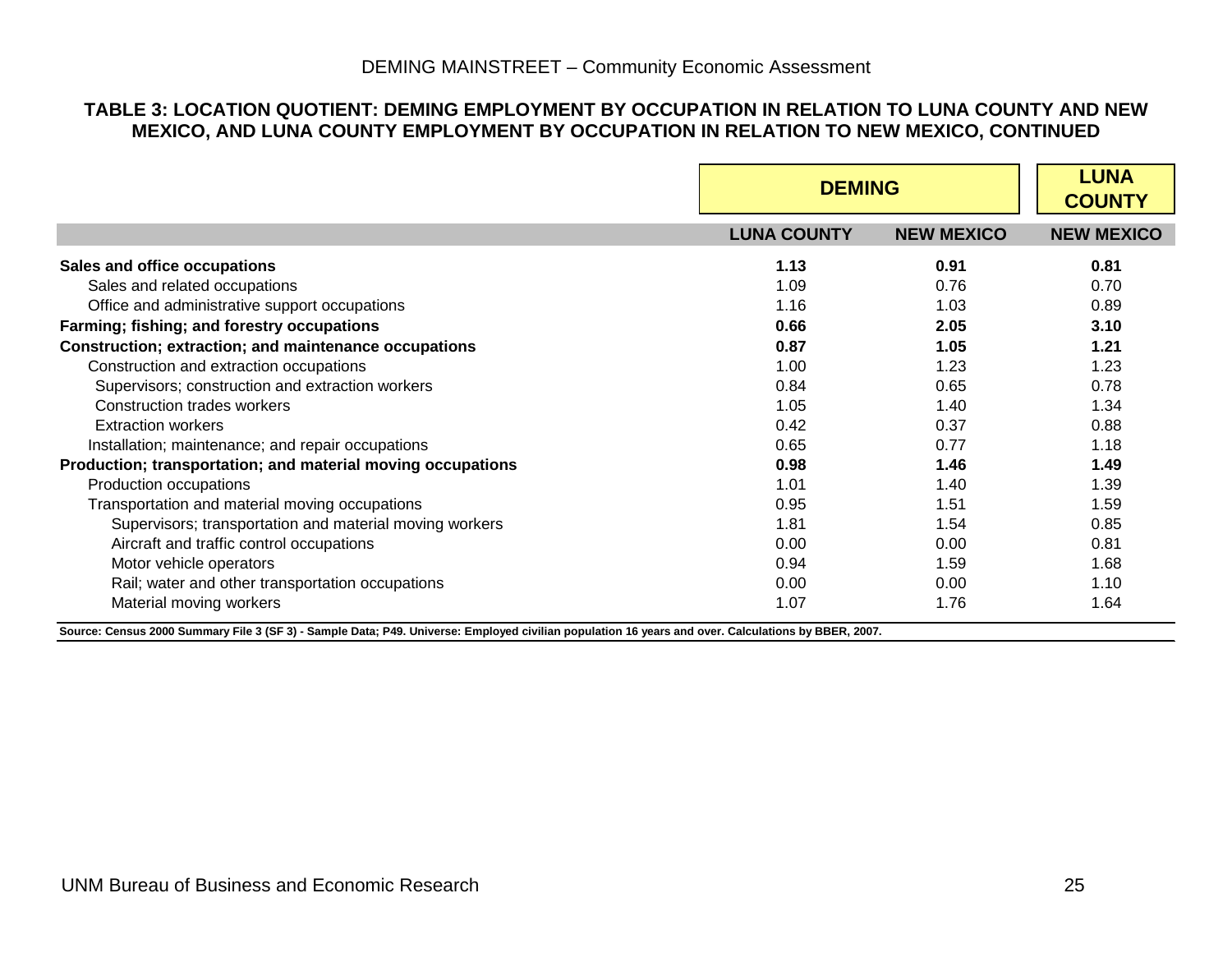

**FIGURE 2: DEMING LOCATION QUOTIENTS BY OCCUPATION IN RELATION TO LUNA COUNTY** 

<span id="page-27-0"></span>Source: Census 2000 Summary File 3 (SF 3) - Sample Data; P51 Universe: Employed civilian population 16 years and over. Calculations by BBER, 2007.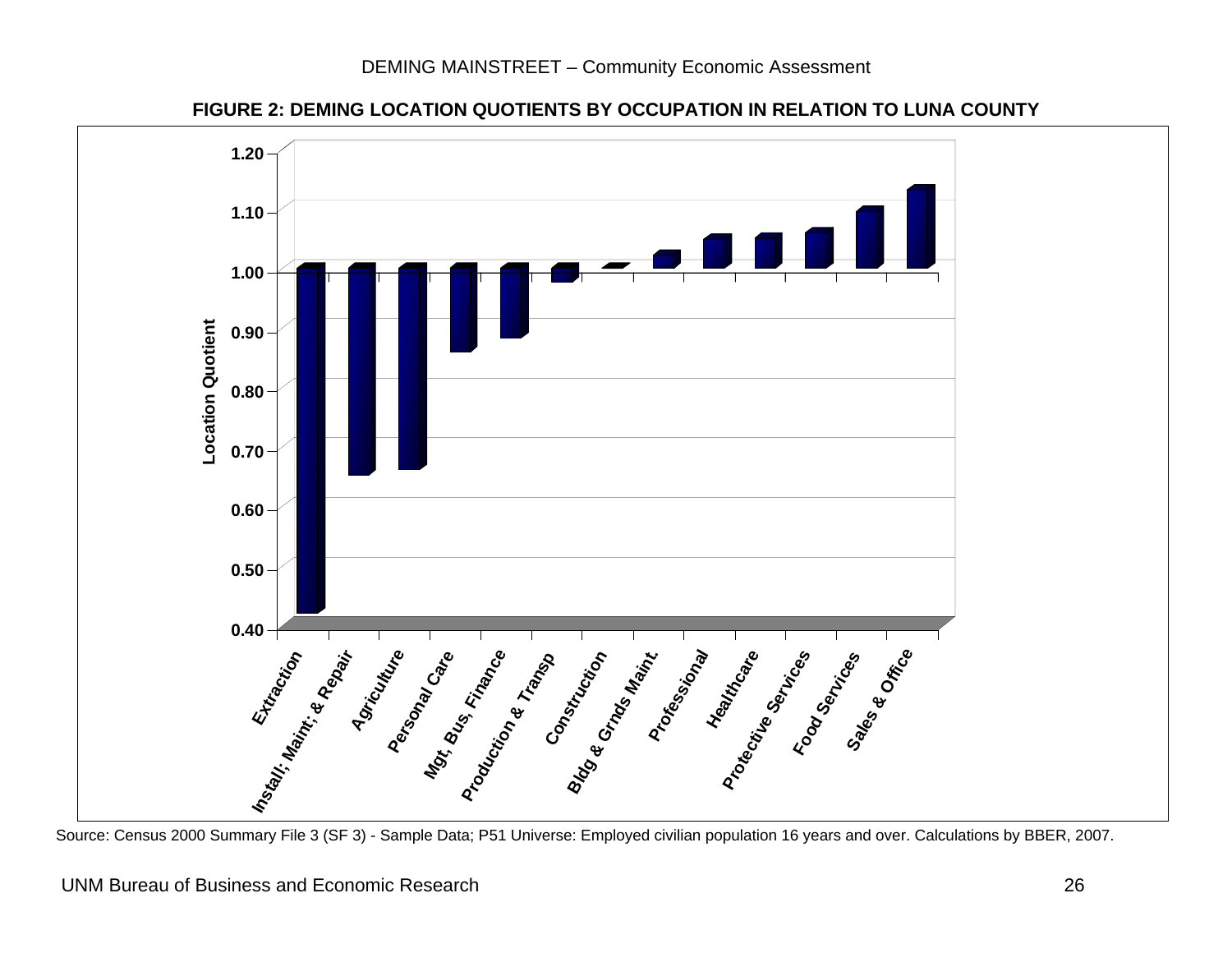#### **TABLE 4: LOCATION QUOTIENT: DEMING EMPLOYMENT BY BUSINESS OWNERSHIP TYPE IN RELATION TO LUNA COUNTY AND NEW MEXICO, AND LUNA COUNTY EMPLOYMENT BY BUSINESS OWNERSHIP TYPE IN RELATION TO NEW MEXICO**

|                                                                                                                                                     |                    | <b>DEMING</b>     |                   |  |
|-----------------------------------------------------------------------------------------------------------------------------------------------------|--------------------|-------------------|-------------------|--|
|                                                                                                                                                     | <b>LUNA COUNTY</b> | <b>NEW MEXICO</b> | <b>NEW MEXICO</b> |  |
| Private for-profit wage and salary workers                                                                                                          | 1.01               | 1.02              | 1.01              |  |
| Employee of private company                                                                                                                         | 0.99               | 1.01              | 1.02              |  |
| Self-employed in own incorporated business                                                                                                          | 1.29               | 1.18              | 0.92              |  |
| Private not-for-profit wage and salary workers                                                                                                      | 0.83               | 0.45              | 0.54              |  |
| <b>Local government workers</b>                                                                                                                     | 1.16               | 1.47              | 1.27              |  |
| <b>State government workers</b>                                                                                                                     | 1.22               | 1.47              | 1.20              |  |
| <b>Federal government workers</b>                                                                                                                   | 1.06               | 0.75              | 0.71              |  |
| Self-employed workers in own not incorporated business                                                                                              | 0.48               | 0.48              | 1.00              |  |
| <b>Unpaid family workers</b>                                                                                                                        | 1.54               | 2.98              | 1.94              |  |
| Source: Census 2000 Summary File 3 (SF 3) - Sample Data; P49. Universe: Employed civilian population 16 years and over. Calculations by BBER, 2007. |                    |                   |                   |  |

<span id="page-28-0"></span>UNM Bureau of Business and Economic Research 27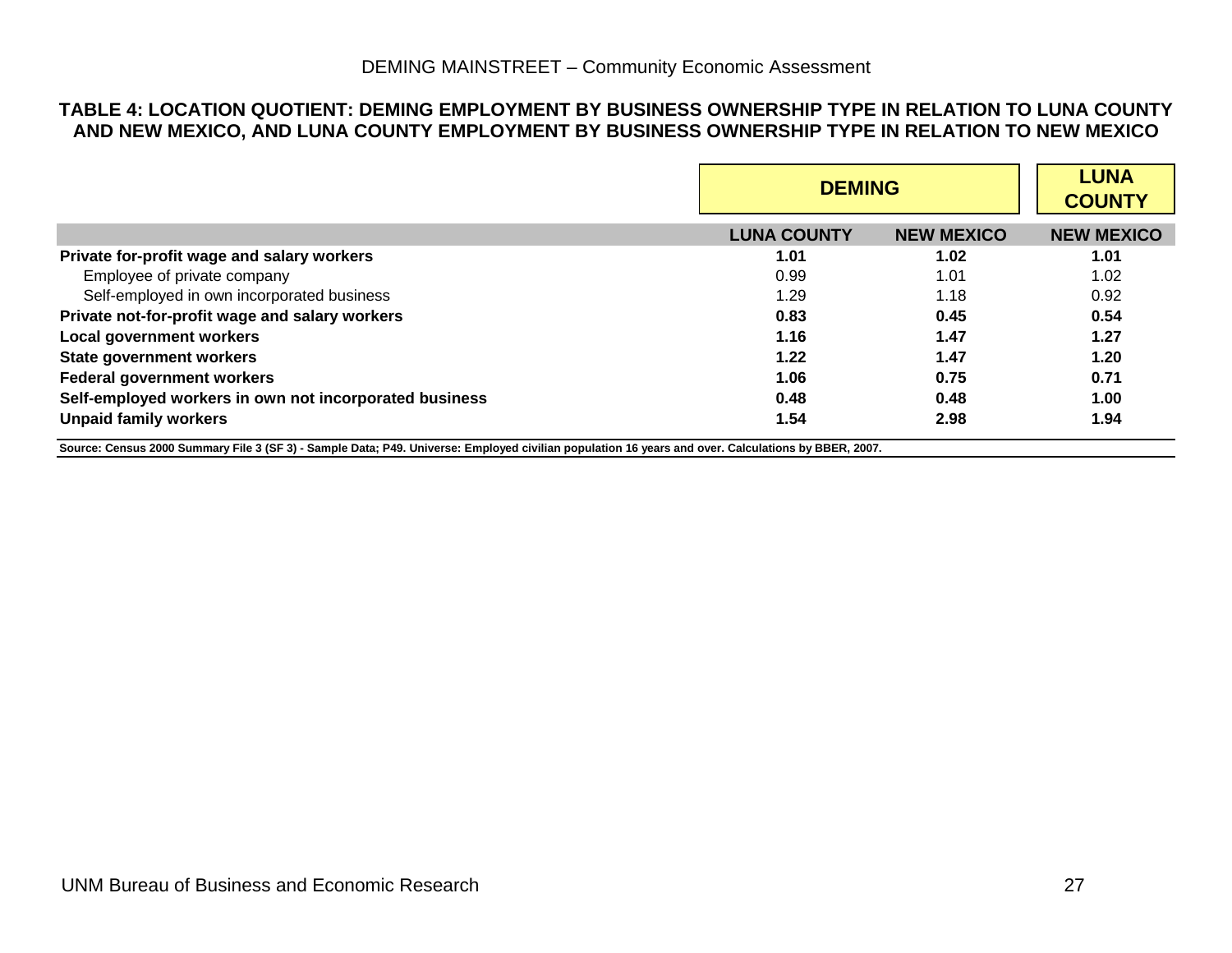# <span id="page-29-0"></span>**TABLE 5: DEMING TAXABLE GROSS RECEIPTS AND PULL FACTORS, 2005 AND 2006**

| <b>DEMING</b>                                             |                         |              |  | <b>TAXABLE GROSS</b><br><b>RECEIPTS*</b> |       | <b>PULL FACTOR</b> |                               |  | <b>NET GAIN/LOSS</b> |
|-----------------------------------------------------------|-------------------------|--------------|--|------------------------------------------|-------|--------------------|-------------------------------|--|----------------------|
|                                                           | 2005                    | 2006         |  | 2005                                     | 2006* | 2005               | 2006*                         |  |                      |
| Agriculture, Forestry, Fishing and Hunting                | 74,890                  | D            |  | 17%                                      | D     | (368, 810)         | (419, 885)                    |  |                      |
| <b>Utilities</b>                                          | 2,197,711               | 5,072,510    |  | 22%                                      | 49%   | (7,948,317)        | (5,261,015)                   |  |                      |
| <b>Construction</b>                                       | 22,615,164              | 24,932,041   |  | 70%                                      | 65%   | (9,554,563)        | (13,575,814)                  |  |                      |
| <b>Manufacturing</b>                                      | 2,356,802               | 2,217,957    |  | 41%                                      | 32%   | (3,388,414)        | (4,644,901)                   |  |                      |
| <b>Wholesale Trade</b>                                    | 3,709,749               | 3,998,943    |  | 28%                                      | 27%   |                    | $(9,755,850)$ $(10,806,817)$  |  |                      |
| <b>Retail Trade</b>                                       | 105,628,230 106,165,161 |              |  | 149%                                     | 146%  | 34,888,867         | 33,421,512                    |  |                      |
| <b>Automobile Dealers</b>                                 | 1,755,965               | 1,698,136    |  | 137%                                     | 133%  | 478.030            | 421,980                       |  |                      |
| Automotive Parts, Accessories, and Tire Stores            | 5,628,521               | 4,876,685    |  | 285%                                     | 241%  | 3,651,823          | 2,852,669                     |  |                      |
| <b>Furniture and Home Furnishings Stores</b>              | 1,052,010               | 610,215      |  | 55%                                      | 44%   | (848, 918)         | (789, 119)                    |  |                      |
| <b>Grocery Stores</b>                                     | 2,238,438               | 27,096,314   |  | 22%                                      | 176%  | (7,736,311)        | 11,672,833                    |  |                      |
| <b>Gasoline Stations</b>                                  | 2,720,676               | 2,390,436    |  | 380%                                     | 346%  | 2,004,245          | 1,699,876                     |  |                      |
| <b>Clothing Accessories Stores</b>                        | 518,469                 | 491,551      |  | 22%                                      | 21%   | (1,869,592)        | (1,846,687)                   |  |                      |
| Miscellaneous Store Retailers                             | 59,367,005              | 36,826,477   |  | 146%                                     | 103%  | 18,826,468         | 1,172,030                     |  |                      |
| <b>Transportation and Warehousing</b>                     | 203,551                 | 483,618      |  | 10%                                      | 19%   | (1,917,764)        | (2, 128, 422)                 |  |                      |
| <b>Information</b>                                        | 7,346,869               | 7,432,941    |  | 157%                                     | 137%  | 2,662,396          | 1,994,445                     |  |                      |
| Telecommunications                                        | 7,076,725               | 7,172,662    |  | 184%                                     | 167%  | 3,224,331          | 2,877,662                     |  |                      |
| <b>Finance and Insurance</b>                              | 1,347,492               | 1,302,784    |  | 96%                                      | 88%   | (59, 154)          | (177, 179)                    |  |                      |
| <b>Commercial Banking</b>                                 | 1,091,148               | 1,030,529    |  | 182%                                     | 184%  | 492,376            | 469,143                       |  |                      |
| <b>Credit Unions</b>                                      | 22,979                  | 21,473       |  | 17%                                      | 16%   | (111, 043)         | (111, 958)                    |  |                      |
| <b>Real Estate and Rental and Leasing</b>                 | 1,907,146               | 2,682,184    |  | 53%                                      | 69%   | (1,658,468)        | (1,200,522)                   |  |                      |
| Professional, Scientific, and Technical Services          | 8,316,678               | 7,025,800    |  | 37%                                      | 33%   |                    | $(13,871,713)$ $(14,546,481)$ |  |                      |
| Professional, Scientific, and Technical Services          | 5,674,210               | 4,918,876    |  | 69%                                      | 65%   | (2,575,578)        | (2,592,619)                   |  |                      |
| <b>Legal Services</b>                                     | 1,579,436               | 1,344,274    |  | 56%                                      | 47%   | (1,264,918)        | (1,537,370)                   |  |                      |
| Management, Scientific, and Technical Consulting Services | 21,592                  | 104,565      |  | 3%                                       | 15%   | (595, 396)         | (578, 457)                    |  |                      |
| <b>Management of Companies and Enterprises</b>            | 11,789                  | D            |  | 4%                                       | D     | (272, 681)         | (214, 775)                    |  |                      |
| Admin & Support and Waste Mgt & Remed Svcs                | 210,977                 | 588,341      |  | 21%                                      | 12%   | (785, 621)         | (4, 176, 454)                 |  |                      |
| <b>Landscaping Services</b>                               | 116,691                 | 536,256      |  | 60%                                      | 153%  | (79, 310)          | 186,163                       |  |                      |
| <b>Health Care and Social Assistance</b>                  | 24,134,812              | 24,737,279   |  | 218%                                     | 209%  | 13,087,700         | 12,875,560                    |  |                      |
| Ambulatory Health Care Services                           | 6,354,513               | 6,158,341    |  | 131%                                     | 130%  | 1,518,439          | 1,432,675                     |  |                      |
| Offices of Physicians (except Mental Health Specialists)  | 387,628                 | 74,298       |  | 207%                                     | 29%   | 200,461            | (182, 895)                    |  |                      |
| Hospitals                                                 | 16,296,109              | 16,736,248   |  | 444%                                     | 469%  | 12,625,851         | 13,165,905                    |  |                      |
| <b>Child Day Care Services</b>                            | 239,102                 | 486,517      |  | 263%                                     | 534%  | 148,281            | 395,328                       |  |                      |
| Arts, Entertainment, and Recreation                       | 117,296                 | 60,951       |  | 16%                                      | 8%    | (624, 322)         | (678, 519)                    |  |                      |
| Amusement, Gambling, and Recreation Industries            | 117,296                 | 30,606       |  | 25%                                      | 7%    | (358, 984)         | (422, 506)                    |  |                      |
| <b>Accommodation and Food Services</b>                    | 29,279,258              | 31, 187, 327 |  | 199%                                     | 202%  | 14,554,002         | 15,734,387                    |  |                      |
| Accommodation                                             | 3,789,369               | 4,732,280    |  | 111%                                     | 132%  | 373,674            | 1,138,007                     |  |                      |
| <b>Food Services</b>                                      | 24,180,279              | 24,585,928   |  | 216%                                     | 209%  | 12,960,733         | 12,824,487                    |  |                      |
| <b>Full-Service Restaurants</b>                           | 19,691,261              | 19,459,278   |  | 211%                                     | 201%  | 10,351,535         | 9,775,268                     |  |                      |
| <b>Limited-Service Eating Places</b>                      | 562,704                 | 1,256,540    |  | 110%                                     | 218%  | 50,199             | 680,346                       |  |                      |
| Drinking Places (Alcoholic Beverages)                     | 3,926,314               | 3,870,111    |  | 362%                                     | 366%  | 2,841,860          | 2,813,997                     |  |                      |
| <b>TOTAL</b>                                              | 272,503,175 268,867,677 |              |  | 116%                                     | 105%  | 38,427,194         | 13,720,916                    |  |                      |

\* 2005 personal income figures were used to calculate 2006 pull factors and net gain/loss because 2006 figures were not available.

D indicates non-disclosure of data. Blank cells indicate years in which no gross receipts were reported.

All values are adjusted for inflation and are reported in terms of 2006 dollars.

Data is classified by North American Industry Classification System (NAICS). Two-digit NAICS sectors are shown in bold; non-bold, indented rows represent more detail (i.e., 3-, 4-, 5-, or 6.digit NAICS) for a sector. Sector totals may not sum to the total due to non-disclosure and because sectors that have zero taxable gross receipts for all three years are not shown. Sub-sectors are not nested in sectors, and not all sub-sectors are shown; therefore, subsectors do not sum to sector totals.

**Source: State of New Mexico Taxation and Revenue Department Combined Reporting System; Report No. 80 -- NAICS Code Version; Calculations by BBER, 2007.**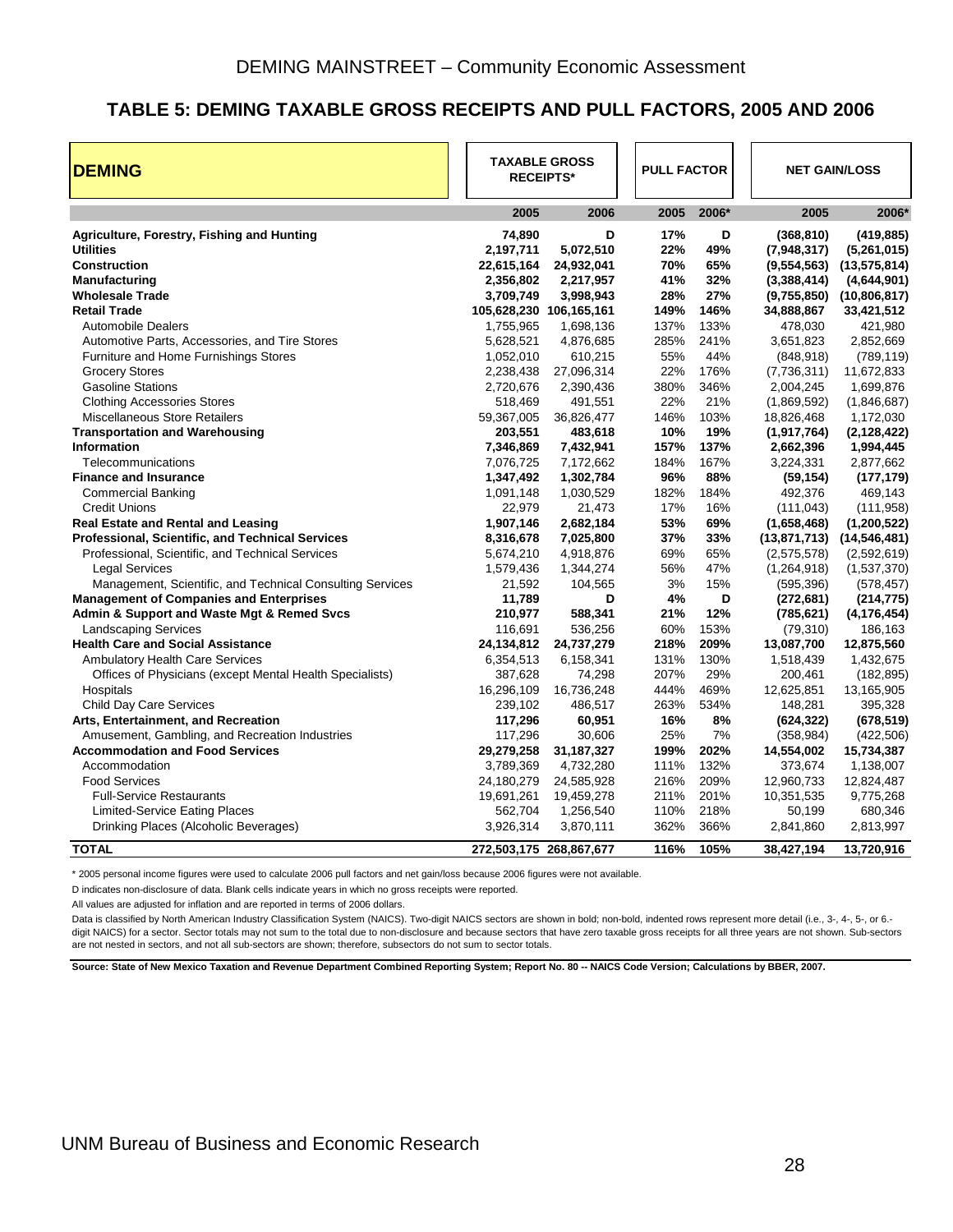#### **FIGURE 3: DEMING TAXABLE GROSS RECEIPTS GAIN/LOSS BY INDUSTRY, 2005 AND 2006**



<span id="page-30-0"></span> UNM Bureau of Business and Economic Research 29 29 Source: State of New Mexico Taxation & Revenue Department Combined Reporting System; Report No. 80 -- NAICS Code Version; calculations by BBER, 2007.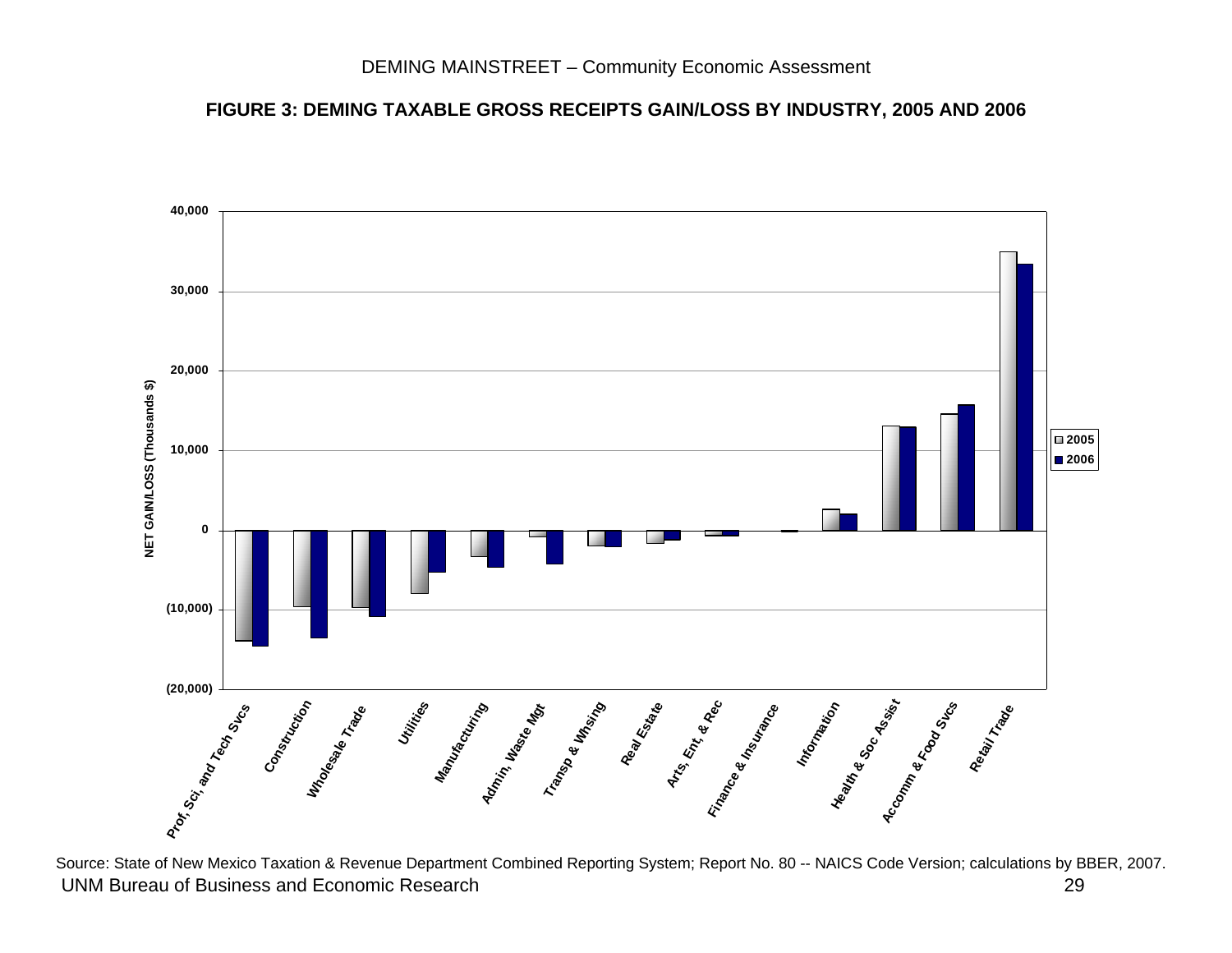# DEMING MAINSTREET – Community Economic Assessment



#### **FIGURE 4: DEMING MAINSTREET AND BUFFER**

<span id="page-31-0"></span>Source: ESRI® StreetMap™, UNM-BBER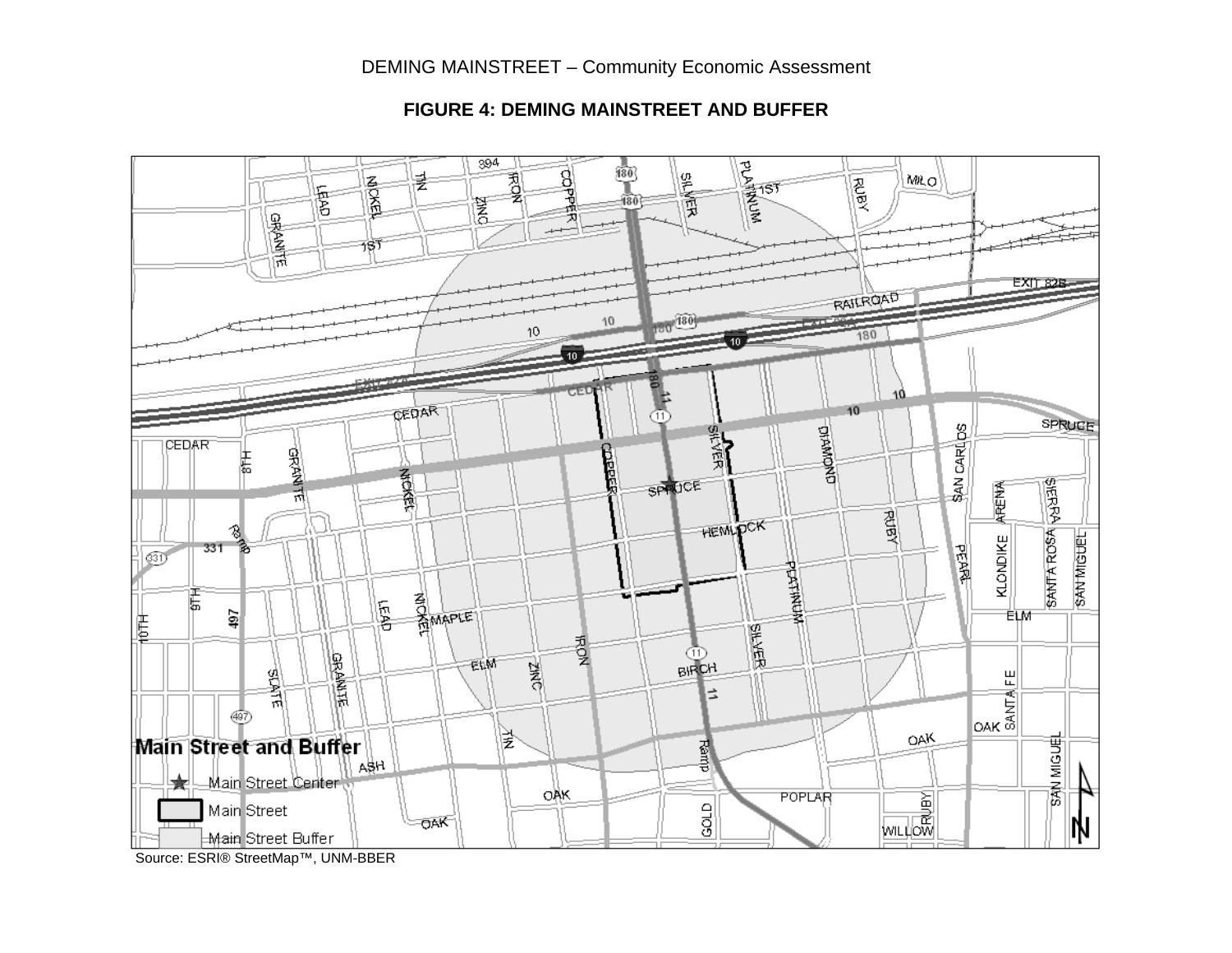|                                                          | MS <sup>1</sup> | DEMING <sup>2</sup> | $MS\%$ <sup>3</sup> | <b>COUNTY<sup>4</sup></b> | <b>TOTAL</b> <sup>5</sup> |
|----------------------------------------------------------|-----------------|---------------------|---------------------|---------------------------|---------------------------|
| <b>Agriculture, Forestry, Fishing and Hunting</b>        |                 | 10                  | 9%                  | $\overline{37}$           | 48                        |
| <b>Mining</b>                                            |                 |                     |                     |                           |                           |
| <b>Utilities</b>                                         |                 | 2                   | 50%                 |                           |                           |
| <b>Construction</b>                                      |                 | 13                  | 7%                  | 29                        | 43                        |
| <b>Manufacturing</b>                                     |                 | 6                   | 25%                 | 9                         | 17                        |
| Wholesale trade                                          |                 | 5                   |                     |                           | 12                        |
| <b>Retail Trade</b>                                      | 9               | 47                  | 16%                 | 17                        | 73                        |
| <b>Transportation &amp; Warehousing</b>                  | 2               | 5                   | 29%                 | 9                         | 16                        |
| <b>Information</b>                                       | 3               | 4                   | 43%                 |                           |                           |
| <b>Finance &amp; Insurance</b>                           |                 | 10                  | 38%                 |                           | 16                        |
| Real Estate, Rental & Leasing                            |                 | 18                  | 5%                  | 2                         | 21                        |
| <b>Professional, Scientific &amp; Technical Services</b> |                 | 19                  | 24%                 | 5                         | 30                        |
| <b>Mgt of Companies</b>                                  |                 |                     | 100%                |                           | 2                         |
| <b>Administrative &amp; Support Services</b>             |                 | 8                   | 20%                 | 6                         | 16                        |
| <b>Educational Services</b>                              |                 | 11                  | 8%                  |                           | 13                        |
| <b>Health Care and Social Assistance</b>                 |                 | 35                  | 10%                 | 11                        | 50                        |
| <b>Arts, Entertainment and Recreation</b>                |                 | 3                   |                     |                           |                           |
| <b>Accommodations &amp; Food Services</b>                |                 | 31                  | 11%                 | 8                         | 43                        |
| <b>Other Services</b>                                    | 3               | 21                  | 13%                 | 6                         | 30                        |
| <b>Public Administration</b>                             |                 | 2                   | 60%                 | 11                        | 15                        |
| Total                                                    | 51              | 250                 | 17%                 | 161                       | 462                       |

## **TABLE 6: DEMING BUSINESSES BY INDUSTRY BY LOCAL GEOGRAPHY, 2006**

<sup>1</sup> MainStreet District.

2 Town, not including MainStreet District.

3 MainStreet District as a percentage of entire town.

4 County, not including town.

5 County total.

<span id="page-32-0"></span>**Source: NM Department of Labor, ES-202 (Covered Employment Statistics), 2006. Calculations by BBER, 2007.**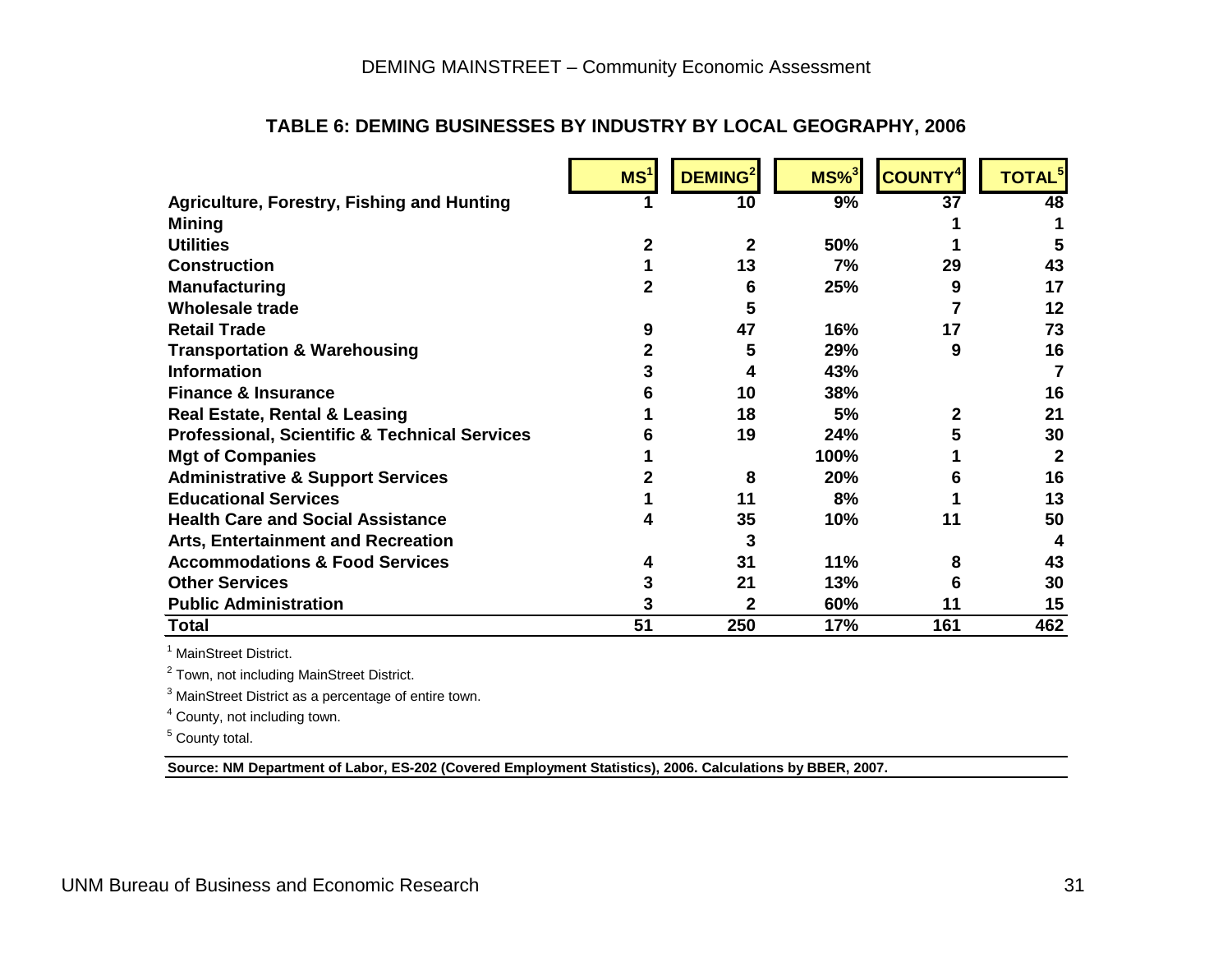# DEMING MAINSTREET – Community Economic Assessment

# **TABLE 7: DEMING EMPLOYMENT BY INDUSTRY IN MAINSTREET AREA, 2006**

|                                                          | MS <sup>1</sup> | DEMING <sup>2</sup> | $MS\%$ <sup>3</sup> | <b>COUNTY</b> | <b>TOTAL<sup>5</sup></b> |
|----------------------------------------------------------|-----------------|---------------------|---------------------|---------------|--------------------------|
| <b>Agriculture, Forestry, Fishing and Hunting</b>        | 5               | 225                 | 2%                  | 700           | 929                      |
| <b>Mining</b>                                            |                 |                     |                     | 8             | 8                        |
| <b>Utilities</b>                                         | 40              | 43                  | 48%                 | 14            | 97                       |
| <b>Construction</b>                                      | 7               | 64                  | 9%                  | 531           | 601                      |
| <b>Manufacturing</b>                                     | 8               | 342                 | 2%                  | 770           | 1,120                    |
| <b>Wholesale trade</b>                                   |                 | 50                  |                     | 43            | 93                       |
| <b>Retail Trade</b>                                      | 21              | 1,157               | 2%                  | 147           | 1,325                    |
| <b>Transportation &amp; Warehousing</b>                  | 28              | 23                  | 55%                 | 85            | 135                      |
| <b>Information</b>                                       | 9               | 15                  | 37%                 |               | 23                       |
| <b>Finance &amp; Insurance</b>                           | 105             | 35                  | 75%                 |               | 140                      |
| <b>Real Estate, Rental &amp; Leasing</b>                 | $\overline{2}$  | 63                  | 2%                  | 3             | 67                       |
| <b>Professional, Scientific &amp; Technical Services</b> | 24              | 102                 | 19%                 | 11            | 137                      |
| <b>Mgt of Companies</b>                                  | 14              |                     | 100%                |               | 15                       |
| <b>Administrative &amp; Support Services</b>             | 23              | 69                  | 25%                 | 45            | 137                      |
| <b>Educational Services</b>                              | 4               | 698                 | $0\%$               | 59            | 761                      |
| <b>Health Care and Social Assistance</b>                 | 34              | 518                 | 6%                  | 110           | 662                      |
| <b>Arts, Entertainment and Recreation</b>                |                 | 41                  | 38%                 |               | 66                       |
| <b>Accommodations &amp; Food Services</b>                | 52              | 438                 | 11%                 | 144           | 633                      |
| <b>Other Services</b>                                    | 7               | 79                  | 8%                  | 20            | 105                      |
| <b>Public Administration</b>                             | 89              | 22                  | 75%                 | 517           | 603                      |
| <b>Total</b>                                             | 469             | 3,982               | 11%                 | 3,207         | 7,658                    |

<sup>1</sup> MainStreet District.

2 Town, not including MainStreet District.

3 MainStreet District as a percentage of entire town.

4 County, not including town.

5 County total.

<span id="page-33-0"></span>**Source: NM Department of Labor, ES-202 (Covered Employment Statistics), 2006. Calculations by BBER, 2007.**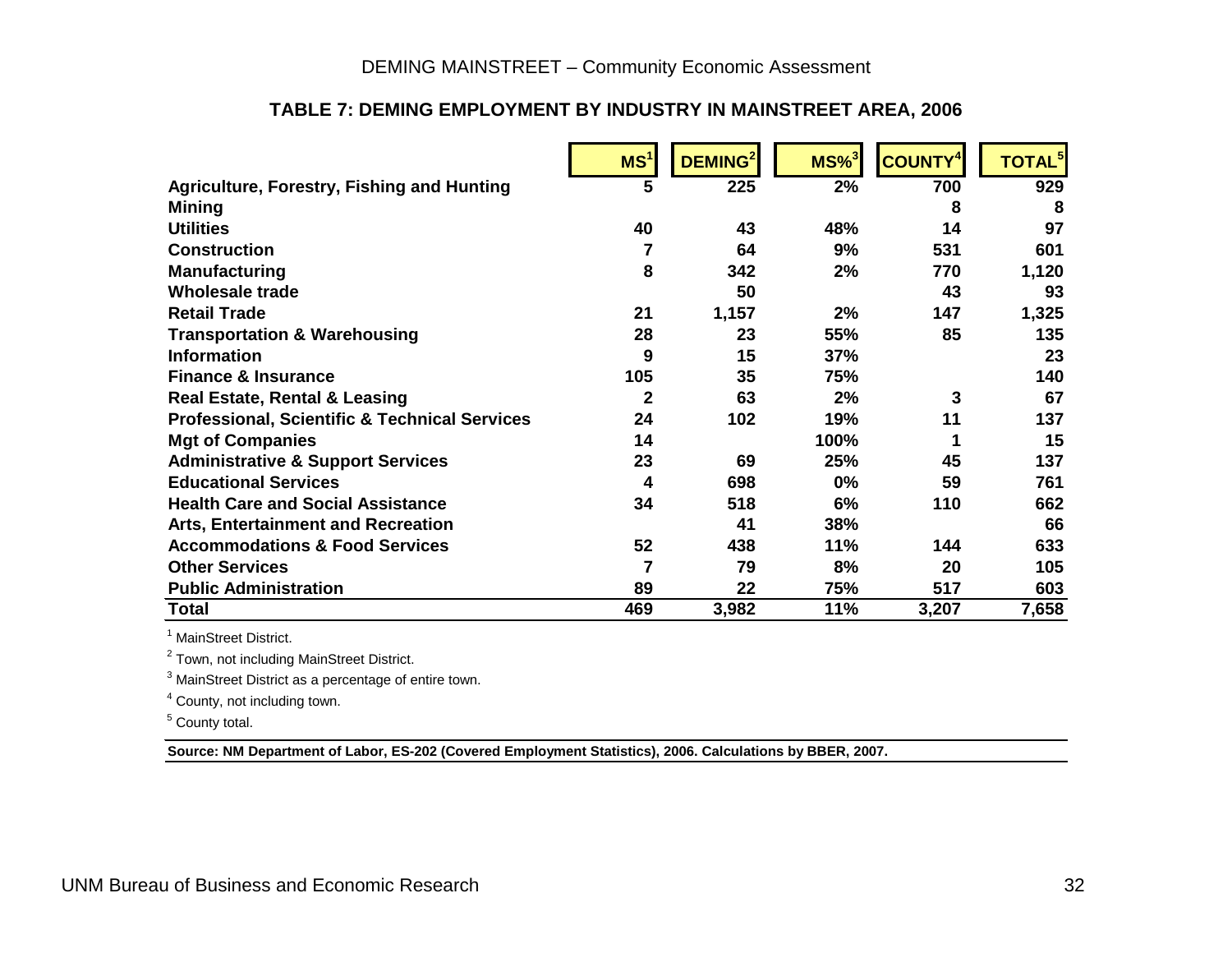**FIGURE 5: DEMING EMPLOYMENT BY INDUSTRY AND LOCAL GEOGRAPHY, 2006**



<span id="page-34-0"></span> UNM Bureau of Business and Economic Research 33 Source: NM Department of Labor, ES-202 (Covered Employment Statistics), 2006. Calculations by BBER, 2007.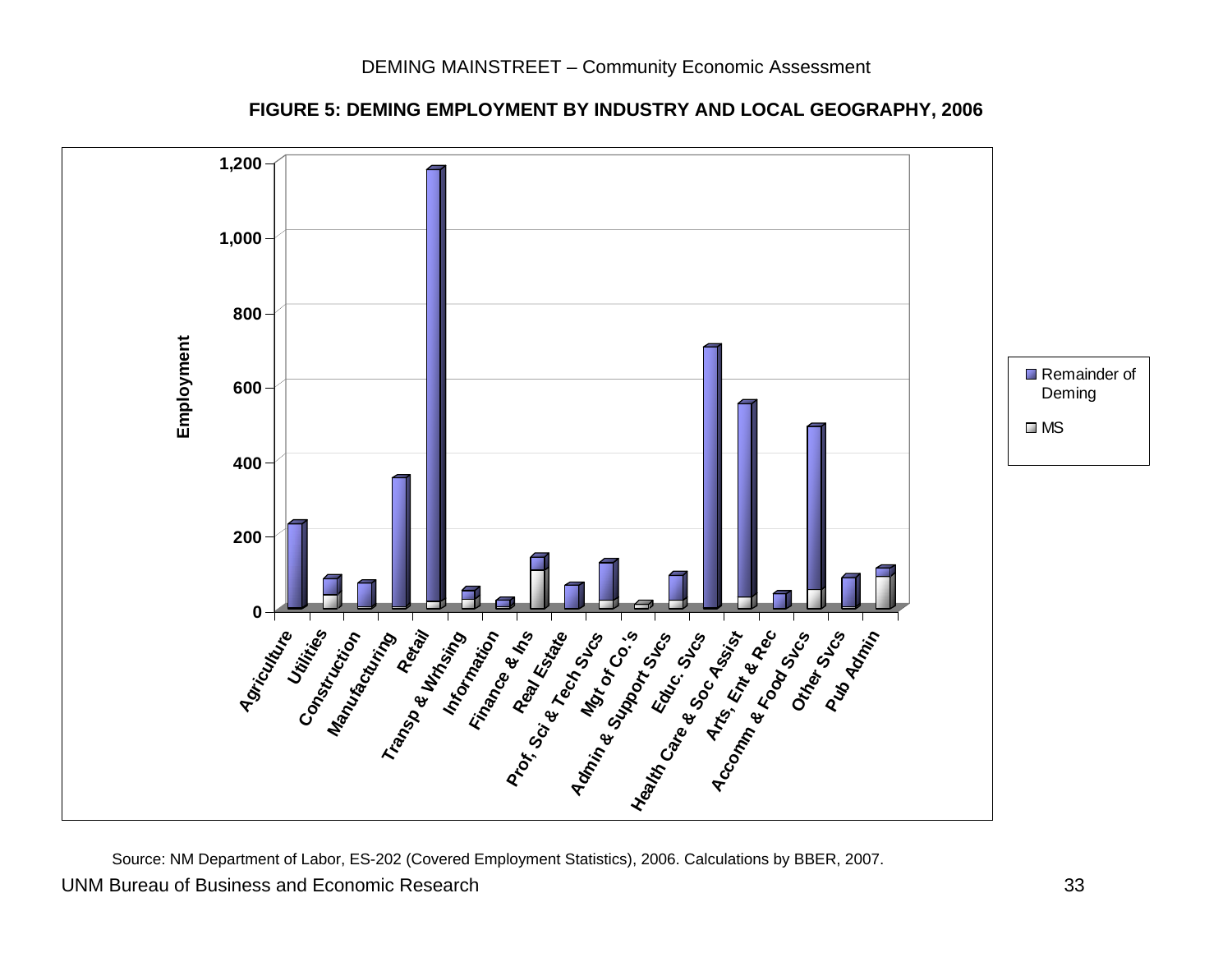

## **FIGURE 6: DEMING EMPLOYMENT IN MAINSTREET AREA BY INDUSTRY, 2006**

<span id="page-35-0"></span>Source: NM Department of Labor, ES-202 (Covered Employment Statistics), 2006. Calculations by BBER, 2007.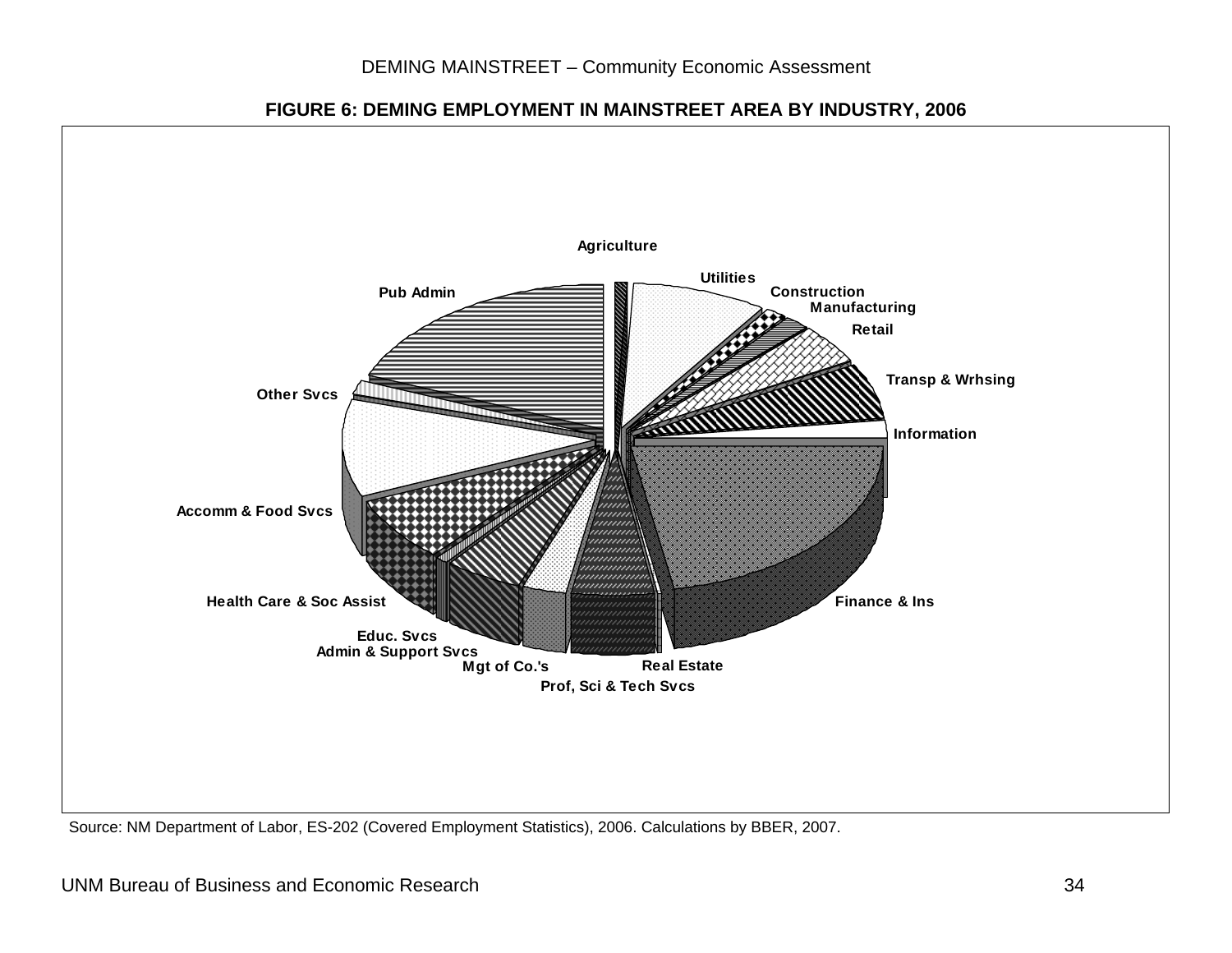# **TABLE 8: DEMING MARKET AREA CONSUMER SPENDING**

<span id="page-36-0"></span>

|                                                  | <b>MAINSTREET</b> | <b>DEMING</b> | <b>REGION<sup>2</sup></b> | <b>NEW MEXICO</b> |
|--------------------------------------------------|-------------------|---------------|---------------------------|-------------------|
| <b>CONSUMER SPENDING (2006, in Thousands \$)</b> |                   |               |                           |                   |
| <b>Retail Goods</b>                              | \$4,991           | \$75,638      | \$123,146                 | \$15,274,537      |
| Average Spent per Household                      | \$12              | \$14          | \$14                      | \$20              |
| <b>Apparel &amp; Services</b>                    | \$386             | \$5,369       | \$8,318                   | \$1,186,955       |
| Men's Apparel                                    | \$76              | \$1,082       | \$1,677                   | \$237,346         |
| Women's Apparel                                  | \$121             | \$1,720       | \$2,656                   | \$370,989         |
| Children's Apparel                               | \$76              | \$1,062       | \$1,694                   | \$232,175         |
| Infant Apparel (Under 2 Years)                   | \$23              | \$314         | \$496                     | \$68,340          |
| Footwear                                         | \$40              | \$554         | \$866                     | \$120,140         |
| Watches & Jewelry                                | \$32              | \$451         | \$687                     | \$109,151         |
| <b>Apparel Products &amp; Services</b>           | \$40              | \$499         | \$738                     | \$117,153         |
| <b>Computers &amp; Accessories</b>               | \$47              | \$674         | \$1,041                   | \$152,616         |
| Computers & Hardware for Home Use                | \$42              | \$591         | \$915                     | \$133,740         |
| Software & Accessories for Home Use              | \$6               | \$83          | \$126                     | \$18,877          |
| <b>Entertainment/Recreation</b>                  | \$606             | \$9,277       | \$14,954                  | \$1,962,440       |
| Fees & Admissions                                | \$101             | \$1,433       | \$2,172                   | \$347,923         |
| TV/Video/Sound Equipment                         | \$219             | \$3,143       | \$4,929                   | \$656,419         |
| Pets                                             | \$86              | \$1,394       | \$2,347                   | \$279,357         |
| Toys & Games                                     | \$36              | \$547         | \$881                     | \$116,798         |
| <b>Recreational Vehicles &amp; Fees</b>          | \$68              | \$1,298       | \$2,311                   | \$248,147         |
| Sports/Rec/Exercise Equipment                    | \$31              | \$489         | \$799                     | \$103,145         |
| Photo Equipment/Supplies                         | \$26              | \$380         | \$594                     | \$83,552          |
| Reading                                          | \$40              | \$595         | \$923                     | \$127,098         |
| <b>Food at Home</b>                              | \$1,040           | \$14,951      | \$23,952                  | \$3,005,686       |
| <b>Bakery &amp; Cereal Products</b>              | \$151             | \$2,170       | \$3,478                   | \$438,347         |
| Meat/Poultry/Fish/Eggs                           | \$281             | \$4,024       | \$6,477                   | \$796,380         |
| Dairy Products                                   | \$111             | \$1,617       | \$2,595                   | \$324,889         |
| Fruit & Vegetables                               | \$181             | \$2,531       | \$3,998                   | \$519,804         |
| Snacks/Other Food                                | \$316             | \$4,609       | \$7,405                   | \$926,266         |
| <b>Food Away from Home</b>                       | \$662             | \$9,358       | \$14,704                  | \$2,009,504       |
| <b>Alcoholic Beverages</b>                       | \$112             | \$1,547       | \$2,370                   | \$339,524         |
| <b>Investments</b>                               | \$724             | \$9,380       | \$12,771                  | \$2,516,088       |
| <b>Health Care</b>                               | \$772             | \$12,256      | \$19,939                  | \$2,268,502       |
| Health Insurance                                 | \$380             | \$368         | \$589                     | \$1,109,613       |
| <b>Nonprescription Drugs</b>                     | \$24              | \$2,116       | \$3,483                   | \$70,324          |
| <b>Prescription Drugs</b>                        | \$129             | \$252         | \$405                     | \$359,652         |
| Eyeglasses & Contact Lenses                      | \$16              | \$0           | \$0                       | \$51,228          |
| Life & Other Personal Insurance                  | \$122             | \$1,966       | \$3,232                   | \$389,932         |

 $1$  Quarter-mile buffer around center of MainStreet area: 105 W. Spruce St.

 $2$  Thirty-minute drive from center of MainStreet area: 105 W. Spruce St.

**Source: ESRI® ArcGIS 9.2 Business Analyst, using expenditure data derived from the 2001, 2002, and 2003 Bureau of Labor Statistics' Consumer Expenditure Surveys. ESRI® forecasts for 2006.**